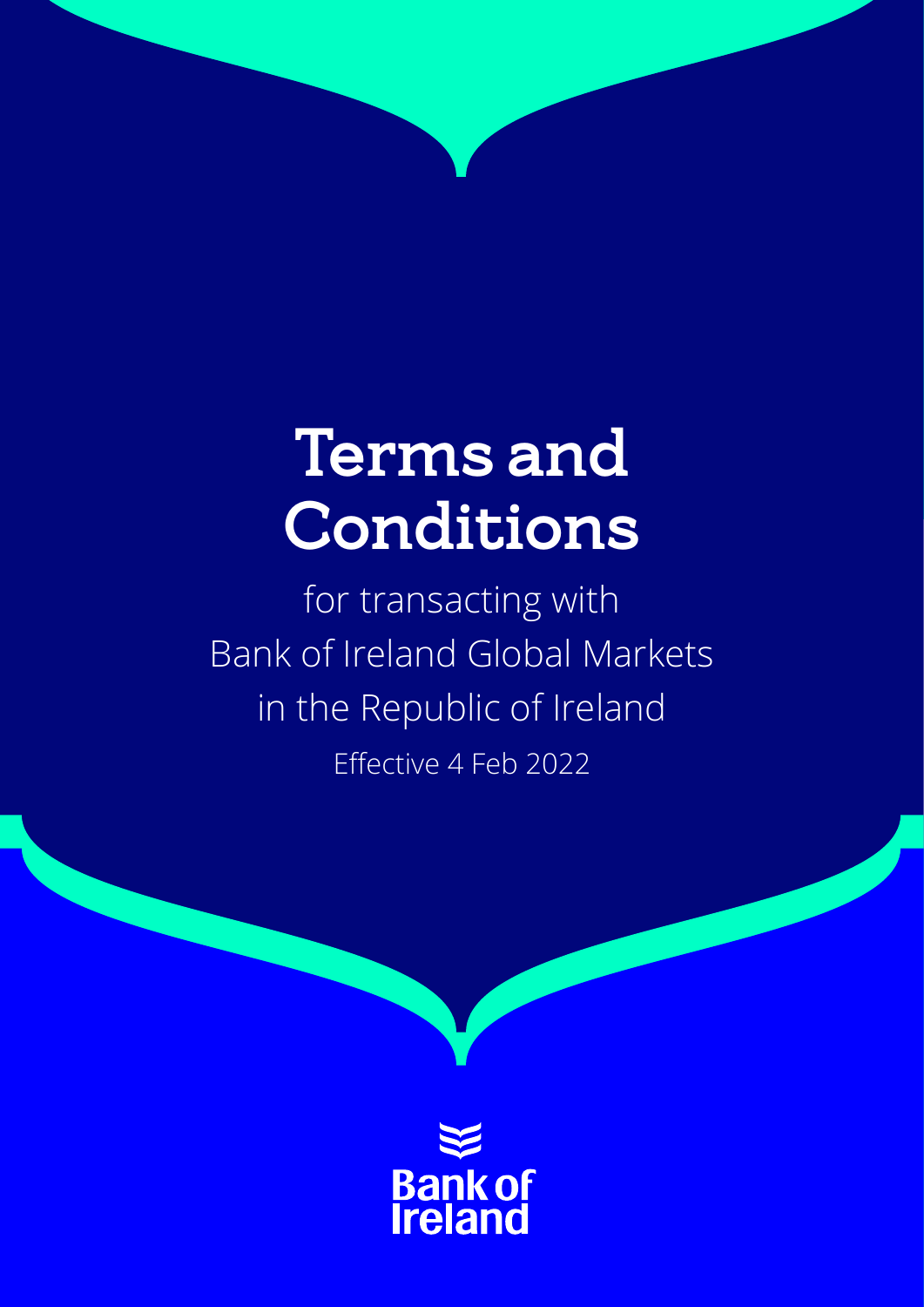## Terms and Conditions

## **1 Applicability**

- 1.1 These Treasury Terms and Conditions ("Terms and Conditions"), as they may be amended or replaced from time to time, form the basis on which we, Bank of Ireland Global Markets (a division of the Bank as defined below) will deal with you in relation to the business covered by the Terms and Conditions. The most up-to-date version of these Terms and Conditions can be found on our website at www.bankofireland.com/treasurylibrary.
- 1.2 The registered office of Bank of Ireland Global Markets is 40 Mespil Road, Dublin 4. The Bank is a member of the Bank of Ireland Group of undertakings. The Bank is regulated by the Central Bank of Ireland under Section 9 of the Central Bank Act, 1971 (as amended). The Central Bank of Ireland address is Central Bank of Ireland PO Box 559, New Wapping Street, North Wall Quay, Dublin 1, Ireland and its website address is www.centralbank.ie.
- 1.3 These Terms and Conditions constitute a contractual agreement having legal effect which you accept by beginning or continuing to undertake business with us following receipt of these terms.
- 1.4 Please ensure that you read, understand and accept the Terms and Conditions. If you do not accept them, you should speak to your branch/relationship manager before undertaking any further business with us.
- 1.5 In addition to these Terms and Conditions, we may from time to time provide you with additional Special Terms and Conditions for other types of accounts, products and transactions offered by us. The Special Terms and Conditions should be read in conjunction with these Terms and Conditions. To the extent that any Special Terms and Conditions are inconsistent with these Terms and Conditions, the Special Terms and Conditions shall prevail.
- 1.6 In addition to these Terms and Conditions, the operation of your Account is also subject to general banking law, regulation and practice including but not limited to (i) banking and payments regulation, (ii) antimoney laundering and terrorist financing regulation, (iii) data protection regulation. These are in addition to the Terms and Conditions (for example, on matters not

covered by them) and we may suspend the operation of your account generally and/ or refuse to process or execute individual transactions when required to do so by law. Where permitted, we will advise you that we have blocked your account, or stopped any transaction.

1.7 These Terms and Conditions are in English and, unless otherwise agreed with you, any communications made to you under or in connection with these Terms and Conditions shall be in English.

## **2 Definitions**

2.1 For the purposes of these Terms and Conditions, please note that reference to:

> **"Account"** means the agreement we have with you for the provision of the products and services set out in your Account Mandate and includes any or all of the sums placed by you with us, whether in Euro or another currency, including but not limited to Fixed Term Accounts, Call Accounts, Current Accounts;

> **"Account Holder"**, "you", "your" or "yours", means the person(s) or business entity in whose name the account is opened:

**"Account Information Service**

**Provider"** or "AISP" means a Third Party Provider that provides a service to allow you to see information in one place about payment accounts you hold with payment services providers;

**"Account Mandate"** means the authority you give us authorising the conduct of your Account in the form required by us;

**"Account Number"** means the numbers used to identify a payment account;

**"Associate"** means each person appointed by you as an Administrator of BOL in accordance with the relevant terms and conditions of BOL.

**"Administrator"** means each person appointed by you as an Administrator of BOL in accordance with the relevant terms and conditions of BOL.

**"Authorised Individual"** means each person appointed by you in the Account Mandate to provide Instructions on your behalf;

 **"Authorised Signatory"** means each person appointed by you in the Account Mandate to sign certain documents on your behalf;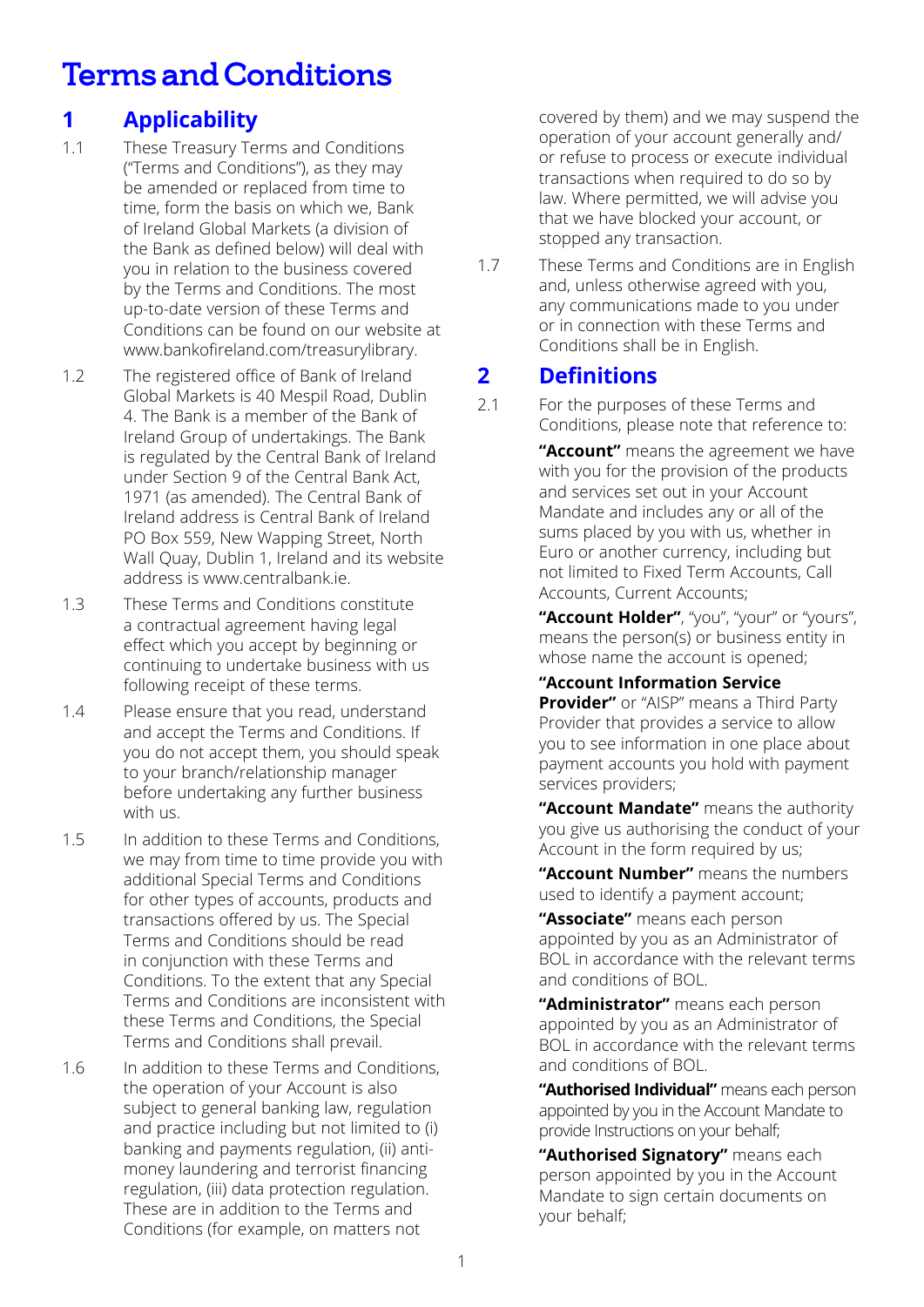**"Authorised User"** means each person appointed by you as an Authorised User of BOL in accordance with the relevant terms and conditions of BOL.

**"Bank", "Bank of Ireland", "we", "us"** or **"our"** means the Governor and Company of the Bank of Ireland, having its Head Office at 40 Mespil Road, Dublin 4, Ireland, and its successors, assigns and transferees;

**"Banking Customer"** means a customer of the Bank who is a Consumer or a Microenterprise:

**"BIC"** means the eight character international Bank Identifier Code;

**"BOL Customer Handbook"** means the Bank of Ireland Business On Line manual (available on www.bankofireland.com) including any amendments or additions made from time to time which is issued to you by the Bank and which describes the operation of the services and guidelines in respect of the use of BOL by you.

**"Breakage Fee"** has the meaning set out in clause 9.1.8;

**"Business Day"** means a day on which we are open for business in Ireland, excluding Saturdays, Sundays and bank holidays;

**"Business On Line"** or **"BOL"** means our internet banking service available to business customers.

**"Call Accounts"** means deposits placed with us at a variable interest rate which can be withdrawn on demand;

**"Central Bank of Ireland"** means the Central Bank of Ireland and any successor regulatory body;

**"Confirmation"** means the confirmation of a Transaction sent out by us to you or by you to us however originated, including by post, fax, telephone, email or any other electronic system, medium, platform or mechanism which we may agree with you;

**"Consumer"** means a natural person who is acting for purposes other than his trade, business or profession;

**"Corporate Customer"** means a customer of the Bank who is not a Consumer and not a Microenterprise;

**"Current Account"** means an account, in accordance with the terms set out in clause 9.3 of these Terms and Conditions;

**"Cut-off Time"** means the latest time on a Business Day by which Instructions can be received in respect of any of the

Products in Dublin. Further details are available under https://businessbanking. bankofireland.com/payments-and-cards/ [online-banking/business-online/payment](https://businessbanking.bankofireland.com/payments-and-cards/ online-banking/business-online/payment-cut-off-times)cut-off-times;

**"Denominator"** for most currencies is 36000 but for some currencies (e.g. Sterling) the denominator is 36500.

Information on the relevant denominator for any applicable EEA currency is available at www.bankofireland.com/treasurylibrary.

For other currencies the applicable denominator is available on request from your relationship manager;

**"Deposit Accounts"** means Call Accounts or Fixed Term Accounts;

**"Deposit Margin"** means a standard margin of up to a maximum of 4% per annum. However in some circumstances – e.g. where we negotiate on larger value deposits or where market conditions warrant it – margins lower than 4% may apply. Interest rates for specific deposits are available on request from your relationship manager;

**"Digital Banking"** means our present and future online banking services which can be accessed through for example BOL.

**"EMIR"**means Regulation (EU) No 648/2012 of the European Parliament and of the Council of 4 July 2012 on OTC derivatives, central counterparties and trade repositories as may be amended, supplemented or replaced from time to time, including, without limitation, by Regulation (EU) 2019/834 of the European Parliament and of the Council of 20 May 2019;

**"EEA"** means the European Economic Area, currently consisting of the Member States, Iceland, Liechtenstein and Norway (except for Svalbard). Switzerland is not included in this arrangement;

**"EU"** means the European Union;

**"Event of Default"** means any of the events set out in schedule 1 to these Terms and Conditions;

**"Fee"** means any fee, cost, expense, disbursement, commission or charge that you have to pay to us which is referred to in these Terms and Conditions and/or which is set out in our Fees and Charges Schedule;

**"Fees and Charges Schedule"** means the documents typically provided to you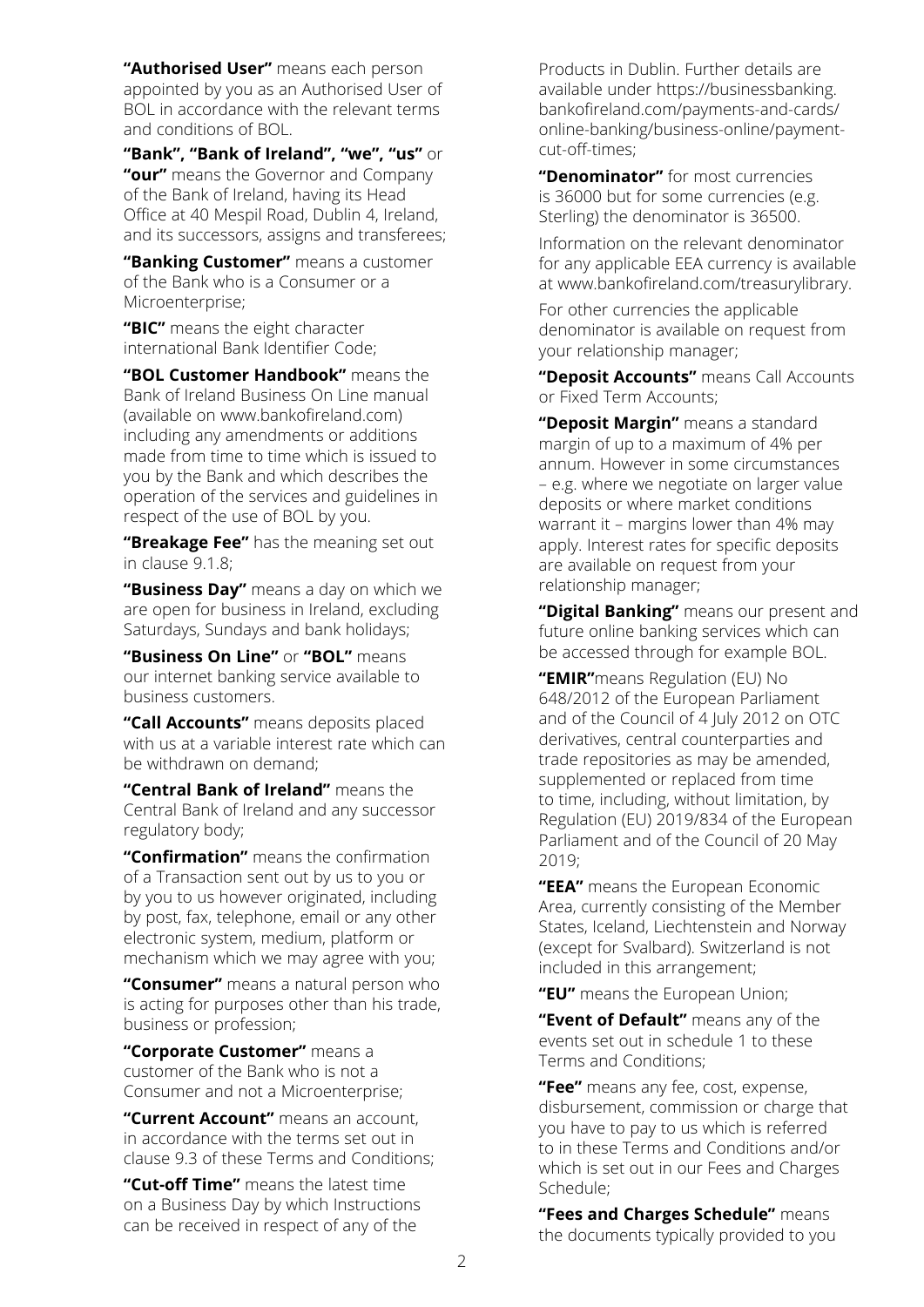upon opening an Account with us, or a fees and charges schedule, setting out the Fees you will have to pay as may be varied or replaced from time to time;

**"Fixed Term Accounts"** means deposits (not necessarily interest bearing) placed with us for a fixed period of time and, where relevant, paying a fixed interest rate, in accordance with the terms set out in clause 9.1 of these Terms and Conditions;

**"FX Contract"** means any or all of the foreign exchange contracts (excluding MiFID II Regulated FX Contracts) which you enter into with us and which include, but are not limited to, spot and forward foreign exchange contracts;

**"Group"** means any or all of the separate undertakings which comprise the Bank of Ireland Group from time to time;

**"Including"** means including but not in any way limited to;

**"Instructions"** means any or all instructions (including approvals, consents and notices) however given or originated including by post, fax, telephone or any other electronic system, medium, platform or mechanism which we may agree with you, received by us from you or an Authorised Individual or which we reasonably believe to be from an Authorised Individual or from a person who we reasonably believe is authorised to give such instructions (for example a TPP);

**"Investment Business Transaction"** means each transaction in relation to any of the investment products set out in our Terms of Business;

**"Investment Services and Activities"**

mean any services and activities outlined in Annex 1, Section A and B, of MiFID II;

**"Ireland"** means the Republic of Ireland, unless otherwise stated;

**"ISDA Master Agreement"** means a form of master agreement published by the International Swaps and Derivatives Association as amended or varied from time to time;

**"Maturity Date"** means the day on which the term of an Account (where applicable) expires;

**"Member State"** means any country belonging to the European Union and, where relevant, includes a contracting party to the Agreement on the European Economic Area signed at Oporto on 2 May

1992 (as adjusted by the Protocol signed at Brussels on 17 March 1993), as amended;

**"Microenterprise"** means an enterprise which employs fewer than 10 persons and whose annual turnover and/or annual balance sheet total does not exceed Euro 2 million as defined in Article 1 and Article 2 (1) and (3) of the Annex to Recommendation 2003/361/ECAS as may be amended from time to time;

**"MiFID II"** means Directive 2014/65/ EU of the European Parliament and of the Council of 15 May 2014 on markets in financial instruments and amending Directive 2002/92/EC and Directive 2011/61/EU, including any supplementing regulations, directives and standards;

**"MiFID II Regulated FX Contract"** means a forward foreign exchange contract that does not fulfill the criteria set out in schedule 2.

**"MiFIR"** means Regulation (EU) No 600/2014 of the European Parliament and of the Council of 15 May 2014 on markets in financial instruments and amending Regulation (EU) No 648/2012, including any supplementing regulations, directives and standards;

**"Online Payment Account"** means a Payment Account which someone can access or use through Digital Banking;

"Payment Account" means an account that is of the type that we list as a payment account on bankofireland.com:

**"Payment Instrument"** means any personalised device or procedure made available by the Bank to the Account Holder which will allow the Account Holder execute a payment transaction on the Account e.g. phone or online banking security devices;

**"Payment Initiation Service Provider"** or **"PISP"** means a Third Party Provider that provides a service in which the PISP gives instructions to us on your behalf to carry out an Account transaction on your Online Payment Account where payments can be made using Digital Banking;

**"Payment Instruction"** means an Instruction to pay money or otherwise to debit or credit any of the Accounts with any amount;

**"Payment Services"** has the meaning given to it in the PSR;

**"Potential Event of Default"** means any event which with the passing of time or the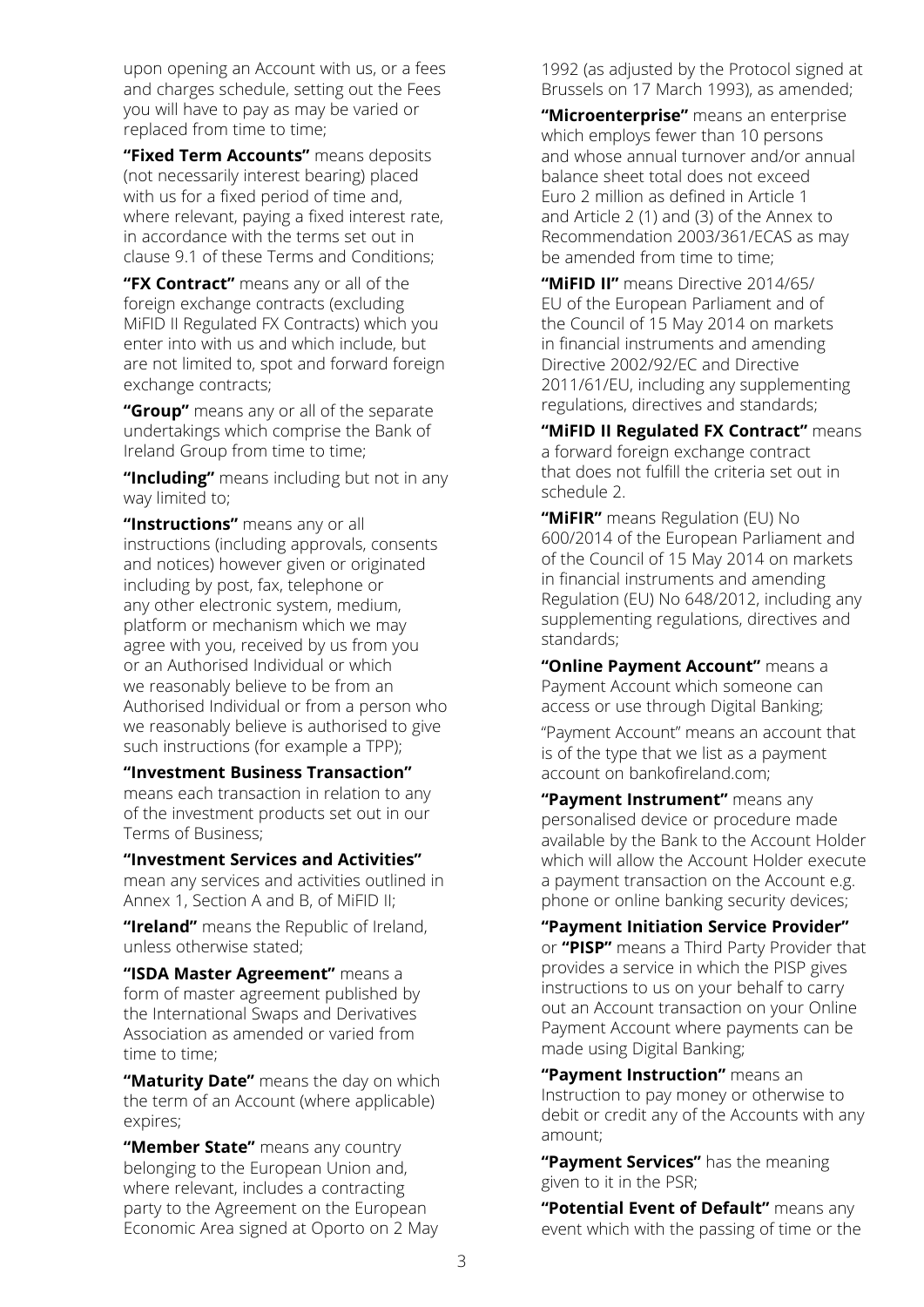giving of notice or the satisfaction of any other condition would constitute an Event of Default;

**"Product"** means any or all of those products and services set out in clause 3 as the same may be amended from time to time;

**"PSR"** means the European Union (Payment Services) Regulations 2018

**"Reference Interest Rate"** means the market base or index rate which is used as the basis for calculating the actual rate provided to you by the Bank. Source information on relevant EEA reference interest rates is available (from 31 [October 2009\) at www.bankofireland.com/](www.bankofireland.com/treasurylibrary)  treasurylibrary or on request from your relationship manager. Changes to Euro and Sterling rates will be applied to your Account within three (3) Business Days of the underlying change to the relevant

Reference Interest Rates being published. Changes to Reference Interest Rates for all other EEA currencies will be applied on the last Business Day of the month, within which the change arose. All other currency Reference Interest Rates are available on request from your relationship manager;

**"Routing Code"** means an international bank identifier code used in the absence of a BIC;

**"Sanctions"** means economic or financial sanctions, or trade embargoes imposed, administered or enforced from time to time by any Sanctions Authority;

**"Sanctions Authority"** means (i) the United States of America; (ii) the United Nations Security Council; (iii) the European Union; (iv) the United Kingdom; or (v) the respective governmental institutions of any of the foregoing including Her Majesty's Treasury, the Office of Financial Sanctions Implementation, the Office of Foreign Assets Control of the US Department of the Treasury, the US Department of Commerce, the US Department of State and any other agency of the US government;

**"Sanctioned Country"** means any country or other territory subject to a country-wide export, import, financial or investment embargo under any Sanctions (as defined and construed by the relevant Sanctions Authority). A full up-to-date list of sanctioned countries can be found on our website at bankofireland com/sanctions;

**"Sanctions List"** means any list issued or maintained and made public by any of the Sanctions Authorities as amended, supplemented or substituted from time to time;

**"Sanctioned Person"** means any person that is: (i) listed on, or majority owned or controlled by a person listed on, a Sanctions List; (ii) a government of a Sanctioned Country; (iii) an agency or instrumentality of, or an entity directly or indirectly owned or controlled by, a government of a Sanctioned Country; or (iv) resident or located in, operating from, or incorporated under the laws of, a Sanctioned Country;

**"Security Credentials"** means the personalized security feature we require you to use now or in the future to access your Account through for example our online channels and (b) to authorize an Account transaction Sometimes we will give you Security Credentials; in other cases we will ask you to choose them. These are examples of Security Credentials: a personal identification number (PIN), password, one time passcode, security number or code (for example, those generated by a physical or digital security key), a response to a push notification, your registered device, your fingerprint or other distinctive personal characteristics, or any combination of these features or other ones we require now or in the future;

**"Sort Code"** means the 6 digit number that identifies a particular bank and bank branch within the Republic of Ireland;

**"Special Terms and Conditions"**

means any special terms and conditions supplementing and/or amending the Treasury Terms and Conditions;

**"Standard Settlement Instruction"** means an Instruction that has been agreed in advance and is to be used every time a trade is made;

**"Statement"** means an item by item record of Transactions on your Account(s) which you agree will, where relevant, be acceptable for the purpose of trade/ portfolio reconciliation as required under EMIR;

**"Terms of Business"** means our terms of business which form the basis on which we deal with you in relation to Investment Services and Activities provided by us under the European Union (Markets in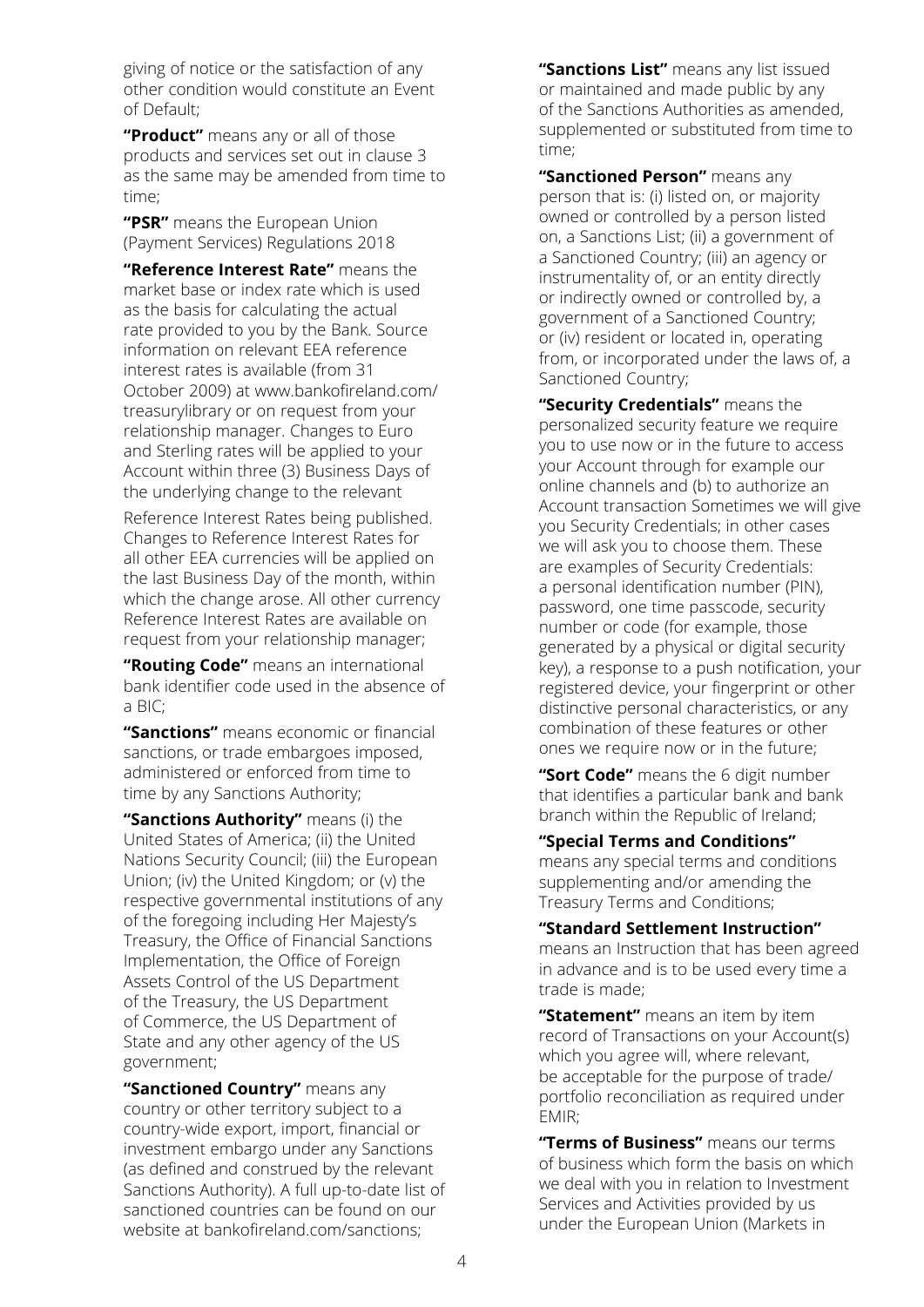Financial Instruments) Regulations 2017 as amended from time to time and structured deposits;

**"Third Party Provider"** or **"TPP"** means any payment service provider that provides a payment service to you or to someone else that concerns the Account, for example an AISP or a PISP;

**"Trade Finance Products"** means any trade instrument you enter into with us including, but not limited to, bid/ tender bonds, performance bonds, documentary collections (whether export or import), documentary letters of credit, standby letters of credit, indemnities and guarantees; and

**"Transaction"** means each transaction in relation to any of the Products, Investment Business Transaction or any other banking transaction which we have agreed to provide to you in accordance with the Account Mandate.

- 2.2 Where we have used words incorporating the plural they also include the singular (and vice versa).
- 2.3 Headings used in these Terms and Conditions are for convenience only.
- 2.4 References to times mean Greenwich Mean Time, unless expressly stated otherwise.
- 2.5 All references to legislation and taxation in these Terms and Conditions are accurate as of the print date and are subject to change.
- 2.6 Where we ask you for a document, we mean the original, and where that is not possible for you, a certified copy of the original.

#### **3 Business covered in the Terms and Conditions**

3.1 The Terms and Conditions apply to the following Products and services provided by us to you or on your behalf:

- (i) Payment Services;
- (ii) Fixed Term Accounts;
- (iii) Call Accounts;
- (iv) Current Accounts;
- (v) FX Contracts;
- (vi) Trade Finance Products; and
- (vii) Other products (such as structured deposits) and services as may be covered by Special Terms and Conditions from time to time.

3.2 In accordance with Instructions received under the Account Mandate, we are authorised to enter into any of the

Products on your behalf and to:

- (a) honour and negotiate all cheques and negotiable instruments drawn, made, endorsed or accepted on your behalf;
- (b) to debit or credit any of your Accounts; and
- (c) to act on all Instructions (subject to clause 5) relating to your Accounts or Transactions notwithstanding that such action may lead to your Accounts being overdrawn or to any overdraft being increased.
- 3.3 Where you are a Corporate Customer, you agree that the provisions on information requirements for payment services under the PSR shall not apply to these Terms and Conditions and that, to the extent permitted under the PSR, the provisions on the rights and obligations in relation to provisions of payment services shall also not apply to these Conditions.

## **4 Opening the account**

- 4.1 You undertake to:
	- (i) provide to us a duly completed Account Mandate and provide any such documentation as specified in the relevant Account Mandate in the form set out in such Account Mandate (as the context requires);
	- (ii) provide us with proof of your identity, proof of your address, the source of the funds lodged or proposed to be lodged to the Account, in order to protect you against fraudulent criminal activity and also to comply with antimoney laundering legislation;
	- (iii) provide us with your PPS number/ tax reference number and supporting documentary evidence of the relevant tax number, if you are an Irish resident tax payer, in line with the Return of Payments (Banks, Building Societies, Credit Unions and Savings Banks) Regulations 2008 (as amended); and

If you are not a Banking Customer:

- (iv) provide us with a signed resolution in the form set out in the Account Mandate authorising us to open an Account on your behalf certified as a true copy of the original;
- (v) notify us in writing signed by the company secretary or designated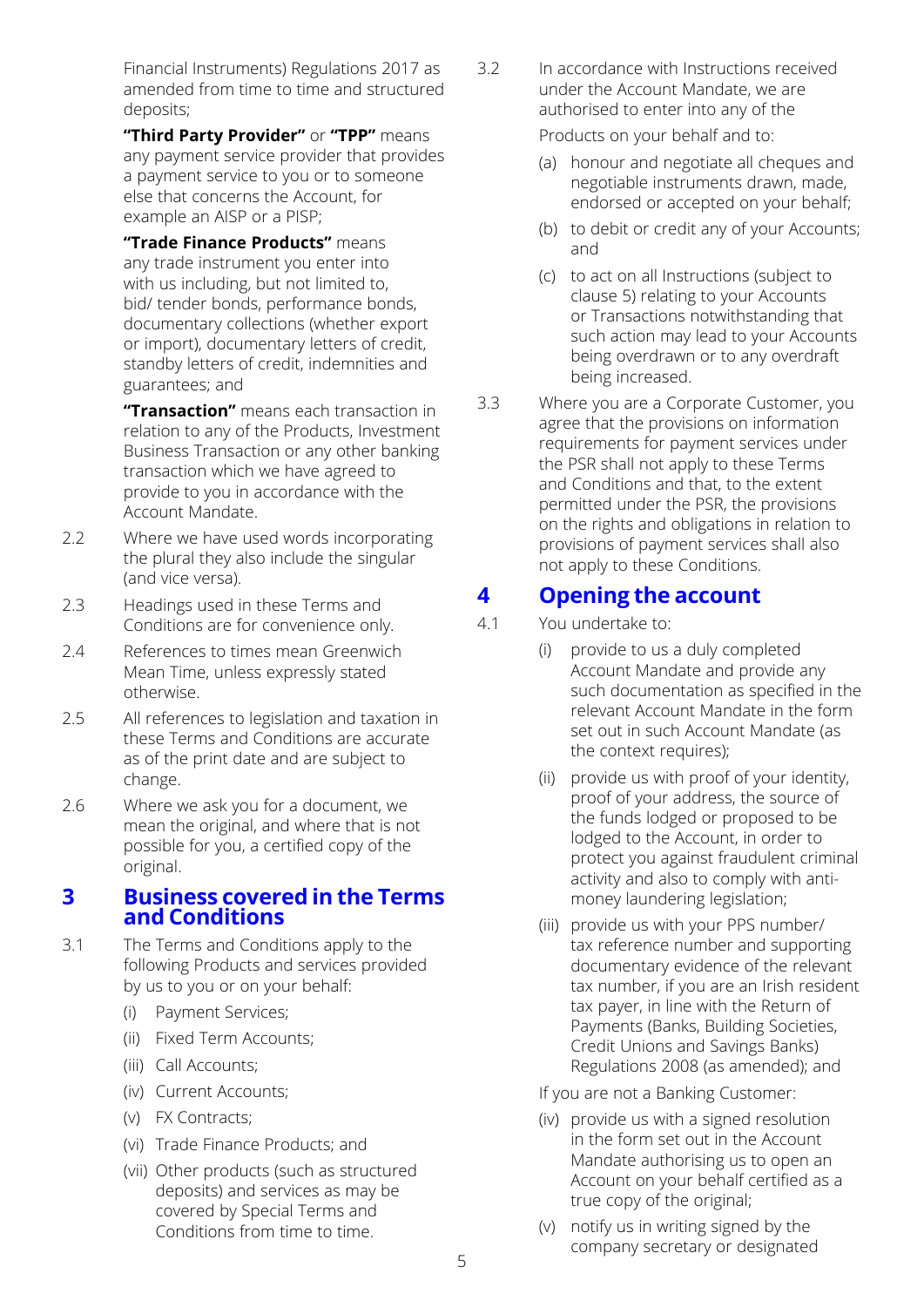member or equivalent of any changes in the information provided in subclause (i)

above; and

- (vi) provide us with notice in writing, signed by the company secretary or a director (or equivalent) and an Authorised Signatory, of any changes to any of the Authorised Individuals.
- 4.2 We may also ask for a banker's reference.

By giving that banker's reference to us, you consent to our verifying it with the bank issuing it.

- 4.3 You may not open an Account with us until we have received the documentation listed in clauses 4.1(i) to (iv).
- 4.4 If you terminate the authority of an Authorised Individual, we are not bound by that termination until not less than one clear Business Day has elapsed after we receive written notice of such termination.

## **5 Authorisation/Instructions**

- 5.1 Subject to clause 5.22, we are entitled to act on the Instructions (whether such Instructions include, amongst others, Instructions to pay money or otherwise to debit or credit any of your Accounts with any amount, or purport to bind you to any agreement, Transaction or arrangement with us) of any of the Authorised Individuals unless we tell you that Instructions can only be given in a particular way.
- 5.2 To use the services of a TPP for your Account, you must be able to access your Account through Digital Banking.
- 5.3 Where we provide your TPP access to your Account, you can choose to allow your TPP to access information or make payments from your Account or both.
- 5.4 Where you sign up with a TPP that provides you with account information services or payment initiation services, we may in our sole discretion allow such providers access to your Account.
- 5.5 Where a TPP is not authorised or registered in accordance with applicable laws and regulations, we may refuse to allow such a TPP to access your Account. We may also refuse access where we know or suspect that access to your Account, or initiation of a Transaction in relation to your Account, by a TPP is, or would be, unauthorised or fraudulent.
- 5.6 Where we refuse access, we will notify you of the reason for the refusal and may report such refusal to the Central Bank of Ireland in accordance with our obligations under the PSR. We will not be required to notify you under this clause 5.6 where doing so would comprise reasonably justified security reasons or would be unlawful.
- 5.7 You are not obliged to use the services of a TPP for the Account but, if you do, the Bank may be required to provide information on your Account to an authorised payment initiation service provider for the purpose of confirming whether your Account contains an amount necessary for the execution of the Transaction in question. You explicitly consent to the Bank providing such information.
- 5.8 It is your responsibility to read the terms and conditions of the TPP. It is also your responsibility to understand exactly what information the TPP will be able to access and how it will be used by them. This should all be covered in your agreement with the TPP. A TPP should be registered with any relevant financial services regulator in order to provide payment services to you.
- 5.9 A TPP may look for access to your Account, for example, to provide payment or account information services to you. However, we will only allow such access where you have permitted us to allow that.
- 5.10 It is the responsibility of the TPP to ensure any information it holds about you or your Account is secure.
- 5.11 If we receive an instruction from a PISP to initiate a payment on your Account, we will treat this as an instruction from you.
- 5.12 You can instruct a PISP to initiate a payment on your Account by following their procedures. If you do this, you must authorize us to make the payment by using our online verification processes and your Security Credentials. Once you have authorised us in that way to make the payment initiated by the PISP we will treat the payment as though you asked us to make it yourself.
- 5.13 Once you have authorised us to proceed with a payment initiated by a PISP it cannot be amended or stopped unless you ask us to amend or stop it before the relevant Cut-Off time.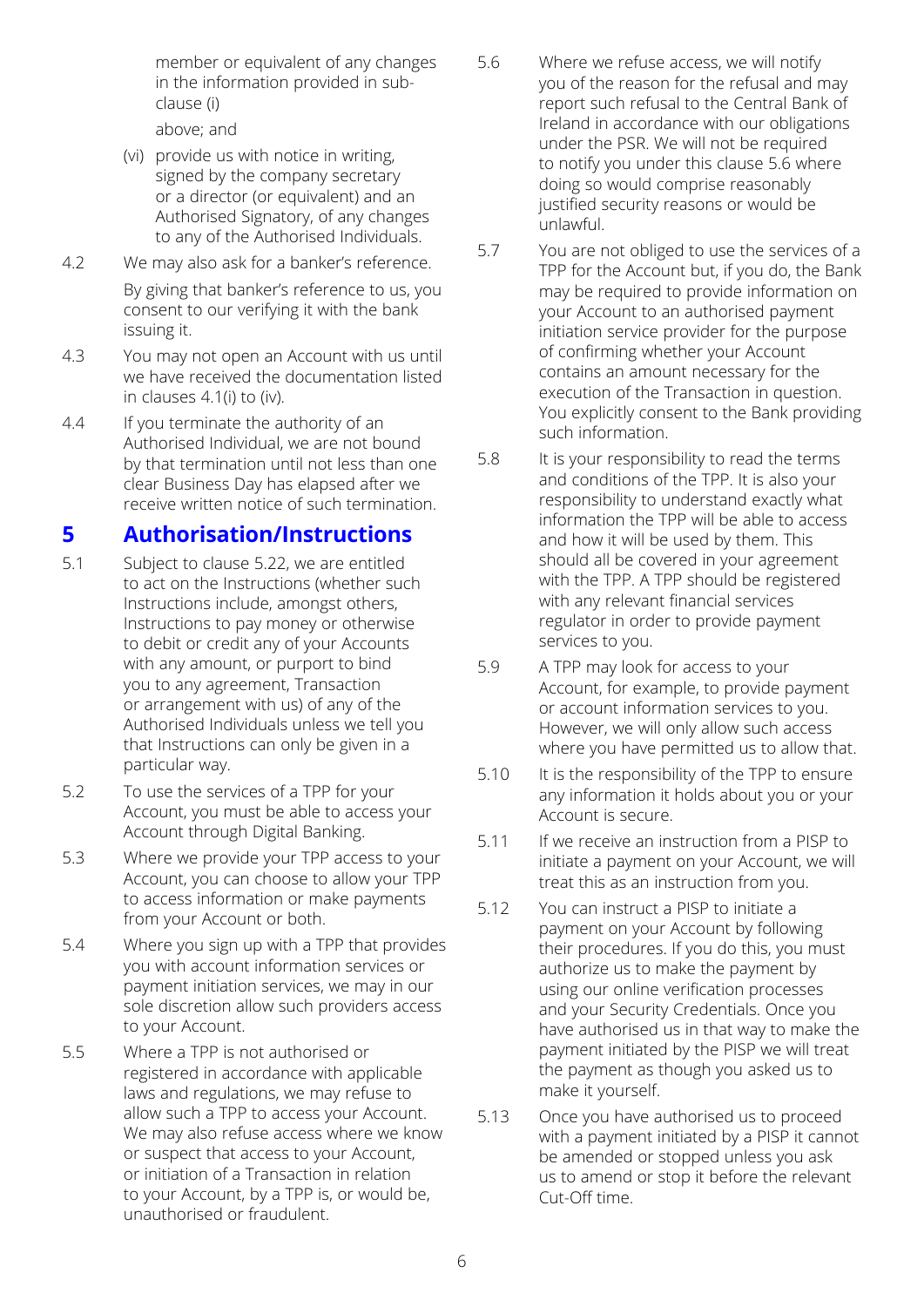- 5.14 If we receive an instruction from an AISP to access information about your Account, we will treat this as an instruction from you.
- 5.15 You can instruct an AISP to access and hold details of your Account by following their procedures. If you do this, you must authorize us to share the information with the AISP by using our online verification processes and your Security Credentials. Once you have done this, the AISP can make any number of requests for access to your Account for up to 90 days and we will obey those requests. Once the 90 days pass, you need to authorize us again (as set out in this clause) if you wish us to continue to share information on your Account with your AISP.
- 5.16 At any time you wish you can (a) cancel any service that a TPP provides you that concerns your Account; or (b) any consent or permission you give a TPP that concerns your Account. You may have to follow the TPP's procedure to make sure they cancel their service or stop acting on your consent or permission. If you send your TPP a cancellation when we are processing an instruction from them to carry out an Account transaction or to get access to information about your Account, it may be too late for us to cancel the instruction, and if so, you permit us to obey it.
- 5.17 If you permit a TPP to access your Account(s) and/or initiate an Account transaction (a) the TPP will have access to your Online Payment Account(s) and (b) we are not responsible for anything the TPP does.
- 5.18 We may refuse to process an instruction from a TPP to make an Account transaction or a request from a TPP to provide information where we know, or have reasonable grounds to suspect (a) that you have not authorised a TPP to give the instruction; or (b) that the instruction from the TPP may be fraudulent or given by mistake. If we can identify the TPP, we will contact you as soon as we reasonably can in a way we choose, unless the law prevents us from doing so or we reasonably believe it would compromise our security measures.
- 5.19 We record the instruction you and any TPP give us. If there is a dispute between you and us or you and a TPP concerning the Account, you agree to accept our records as accurate (unless it is clear we made a mistake).
- 5.20 You should contact a TPP directly, if you have any queries or complaints regarding the services they provide to you.
- 5.21 You agree to cooperate with us and give us information we ask for if you have a complaint about your Account and we suspect that a TPP may be responsible for it, for example, where we suspect it is the TPP's fault that an instruction was not carried out or was carried out wrongly or too late.
- 5.22 In order to effect a Transaction, you will be required to provide us with the payee's Sort Code, Account Number and name, and you may also be required to provide a BIC and IBAN in certain circumstances
- 5.23 Instructions for payments to third parties must be provided to us in writing (or by fax or other electronic means where this has been agreed between us). Where Standard Settlement Instructions (SSIs) have been provided to the Bank in writing, the Bank may agree to take Payment Instructions referencing the SSIs over the phone. SSIs must be substantially in the form set out in the standard settlement instruction template available from the Bank, otherwise, we may not, for technical reasons, be able to process your payment instruction.
- 5.24 Where you are a Banking Customer, you may withdraw an Instruction provided under clause 5.1 at any time prior to the point in time at which that Instruction can no longer be revoked in accordance with clause 7.2 (applicable Cut-off Time).
- 5.25 We may from time to time apply financial or other limits to your Instructions and reserve the right to refuse an Instruction in accordance with clauses 8.7 and 8.8 if it is above one of such limits.
- 5.26 We may from time to time and in our sole discretion require Instructions from all the Authorised Individuals to operate the Account.
- 5.27 You shall do all that is necessary to ensure maximum security in connection with the issue of any Instructions or Confirmations and shall keep secret any system authorisations and/or validation codes which we may issue in connection with such Instructions or Confirmations, except where you have our express written consent to disclose it or them. If you become aware, or suspect that any code becomes known to any unauthorised person, you will notify us immediately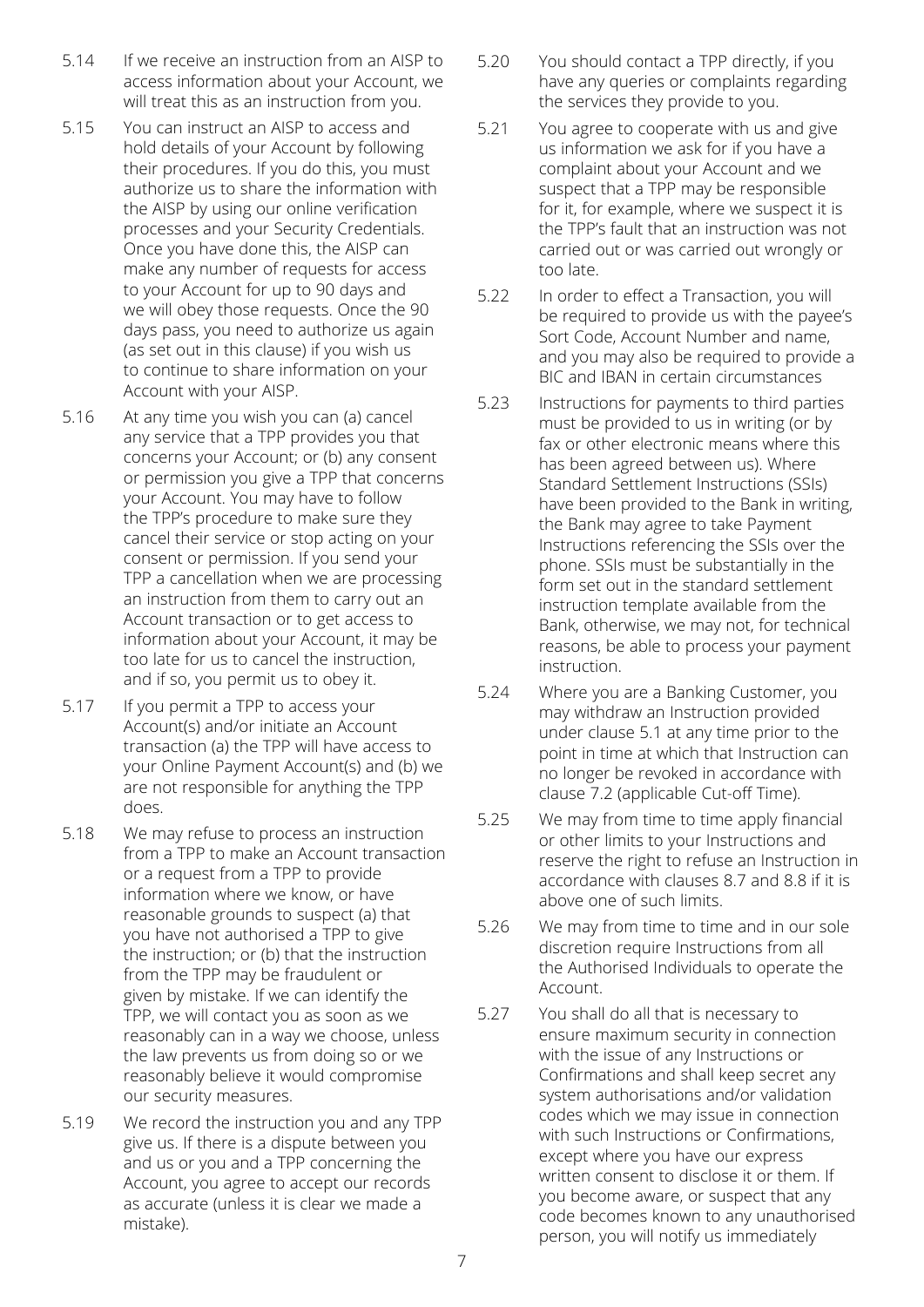and will be liable in full until notification is received and acknowledged by us for any Transactions effected as a result of a breach of this provision.

- 5.28 You acknowledge and agree that:
	- (i) no confirmation of the Instructions shall be required before or after we act on Instructions given by telephone or facsimile (or any other electronic system, medium, platform or mechanism which we may agree with you), but you shall, if called upon to do so by us, confirm such Instructions in writing provided that failure to do so shall not render invalid any action taken by us pursuant to such Instructions. For the avoidance of doubt, we shall be authorised to follow Instructions even where you do not subsequently confirm them in writing;
	- (ii) subject to clause 8.5 below, we assume no liability or responsibility for consequences arising out of the interruption of, delay and/or loss in transit of any messages, letters or documents or for any delay, mutilation or other errors arising in transmission of any Instructions or Confirmations however sent unless arising through our fraud or wilful neglect;
	- (iii) you will indemnify and keep us indemnified against all claims, demands, liabilities, losses, fees (including legal fees on a full indemnity basis), actions and proceedings whatsoever and however arising which we may incur or suffer by reason of us acting on any Instructions and Confirmations however sent or received and we may debit any Account in your name with any sums payable by you hereunder.
- 5.29 Subject to clause 8.5 below, we agree and acknowledge that you shall not incur any liability as stated in clause 5.28 (iii), to the extent that any claims, demands, liabilities, actions and proceedings arise out of any fraud or wilful neglect duly proved (in each case, by a court of competent jurisdiction) on our part, or the part of our officers, representatives or agents.
- 5.30 Where Instructions are provided by or purported to be provided by an Authorised Individual by telephone or any other electronic system, medium, platform or mechanism which we may agree with

you, such Instructions will override any provisions in the Account Mandate in relation to the number of signatures which are required to operate your Account. Subject to clause 8.5 below, each party waives its rights to challenge any such message on the basis of how, or if, it was delivered.

- 5.31 You shall at all times accept the debit or the credit of any of your Accounts as conclusive evidence of any Instructions and of the amount involved.
- 5.32 If an amount is incorrectly debited or credited to your Account, the Bank may make any necessary correcting entries to the Account without the need for approval from you. In certain circumstances the Bank may request your authority to recover a misdirected payment which has been credited to the Account. If your authority is not forthcoming, the Bank will provide such of your details as may be required to the relevant payer in order to assist their recover of such misdirected payment.

## **6 Changes to these Terms and Conditions**

- 6.1 We reserve the right to vary, amend or add to these Terms and Conditions at our discretion. When we make a change to our Terms and Conditions we will notify you by whatever means we deem appropriate, in our discretion and within applicable laws and regulations, so that you can consider whether or not you wish to continue to deal with us on the basis of our new terms and conditions. If you do not wish to continue to deal with us you shall be free to dissolve this contract with us and if so doing shall forthwith discharge all and any outstanding liabilities to the Bank in respect of the Account. In the absence of any prior notice to the contrary, you will be deemed to have accepted such revised Terms and Conditions with effect from their notified effective date.
- 6.2 Unless otherwise indicated, two months or such lesser period of notice as may be permitted under applicable legislation will apply only to customers who are Banking Customers. For Corporate Customers, the Bank reserves the right to implement any such changes immediately and without any prior notice to the Customer. Where any such changes are to your benefit, we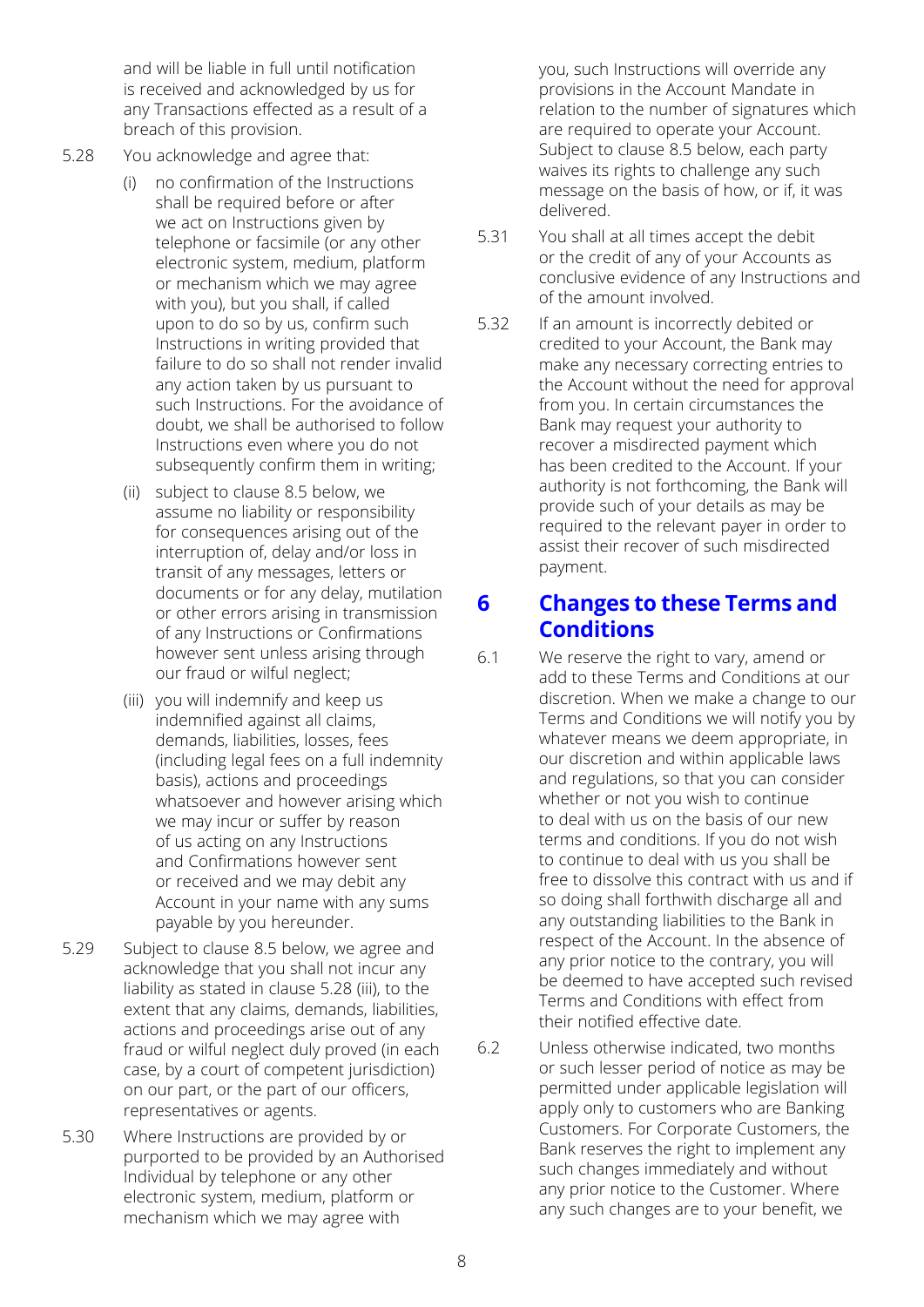may implement these changes as soon as possible and notify you afterwards to avoid any delay in you enjoying these benefits. Changes to these Terms and Conditions which are required by law may be implemented immediately or as required by law.

- 6.3 In addition to 6.2, subject to changes in our business, we may at our discretion, send you a copy of any new terms and conditions or a summary of any changes as we consider necessary. We will maintain a copy of our up to date Terms and Conditions on www.bankofireland.com/ [treasurylibrary and you should refer to th](www.bankofireland.com/treasurylibrary)e website for the current version.
- 6.4 The Bank reserves the right at all times to vary any and all applicable interest rates and exchange rates, with immediate effect. We will notify you of the new applicable interest rates in your Statement or Confirmation, in the manner and frequency as per clause 8.4 below.

The method of calculating the actual interest on your Account and the base for determining interest and foreign exchange reference rates is as follows:

6.4.1 Call Accounts Interest =  $(P \times T \times R) / D$ 

D = Denominator

P = Balance on your Account at end of the relevant Business Day

R = applicable Reference Interest Rate minus relevant Deposit Margin

T = Period of deposit in days

- 6.4.2 Interest is typically not paid on Current Accounts. Where we have agreed that interest applies to your Current Account, the formula set out above in
- 6.4.1 is applicable; however, a larger Deposit Margin may apply. In such cases, information on the relevant Deposit Margin is available from your relationship manager.
- 6.4.3 For Fixed Term Accounts, please refer to clause 9.1 below.

#### **6.5 Foreign Exchange Conversions – Reference Rates**

Bank of Ireland determines its foreign exchange rates by reference to foreign exchange market rates ("Reference Rates") made available by information service providers, such as Reuters and Bloomberg. These Reference Rates are adjusted by an appropriate margin to take account of the Transaction type, size, currency, market

conditions and overall cost of undertaking the Transaction. The Reference Rates applicable to smaller value Transactions are established at approximately 7.30 a.m. each Business Day. Reference Rates on larger value Transactions (typically > Euro 70,000 in value), and some smaller value Transactions which are subject to negotiation, are established at the time of the conversion request. The underlying Reference Rate is available on request from your relationship manager.

## **7 Operation of your Account**

- 7.1 You must operate your Account in accordance with the most recent Account Mandate that you give us. The terms of your Account Mandate are in addition to these Terms and Conditions.
- 7.2 You shall not knowingly use, authorise or knowingly permit any other person to, directly or indirectly, use the Account or use, lend, make payments of, contribute or otherwise make available, all or any part of the proceeds of any credit agreement with the Bank to fund any trade, business or other activities involving or for the benefit of any Sanctioned Person or in any Sanctioned Country or in any other manner in each case as would result in the Bank being in breach of any Sanctions. You shall not use any revenue or benefit derived from any activity or dealing with a Sanctioned Person or in a Sanctioned Country to fund the Account or to discharge any obligation due or owing to the Bank.
- 7.3 We will aim to process your Instructions on the day of receipt by us where Instructions are received by certain Cut-off Times which we may revise from time to time. We may refuse to accept any Instruction received after the applicable Cut-off Time. For further information on Cut-off Times which apply to your Accounts, please contact our Global Markets Customer Service Team on telephone +353 1 609 3290 or visit https://businessbanking.bankofireland. [com/payments-and-cards/online-banking/](https://businessbanking.bankofireland. com/payments-and-cards/online-banking/business-online/payment-cut-off-times)  business-online/payment-cut-off-times.
- 7.4 You must advise us in writing of any changes to your name, corporate status, registered office/trading address and your telephone number.

#### **7.5 Sole Trader/Individual/Joint Account**

This clause only applies if you are a natural person holding your Account in your own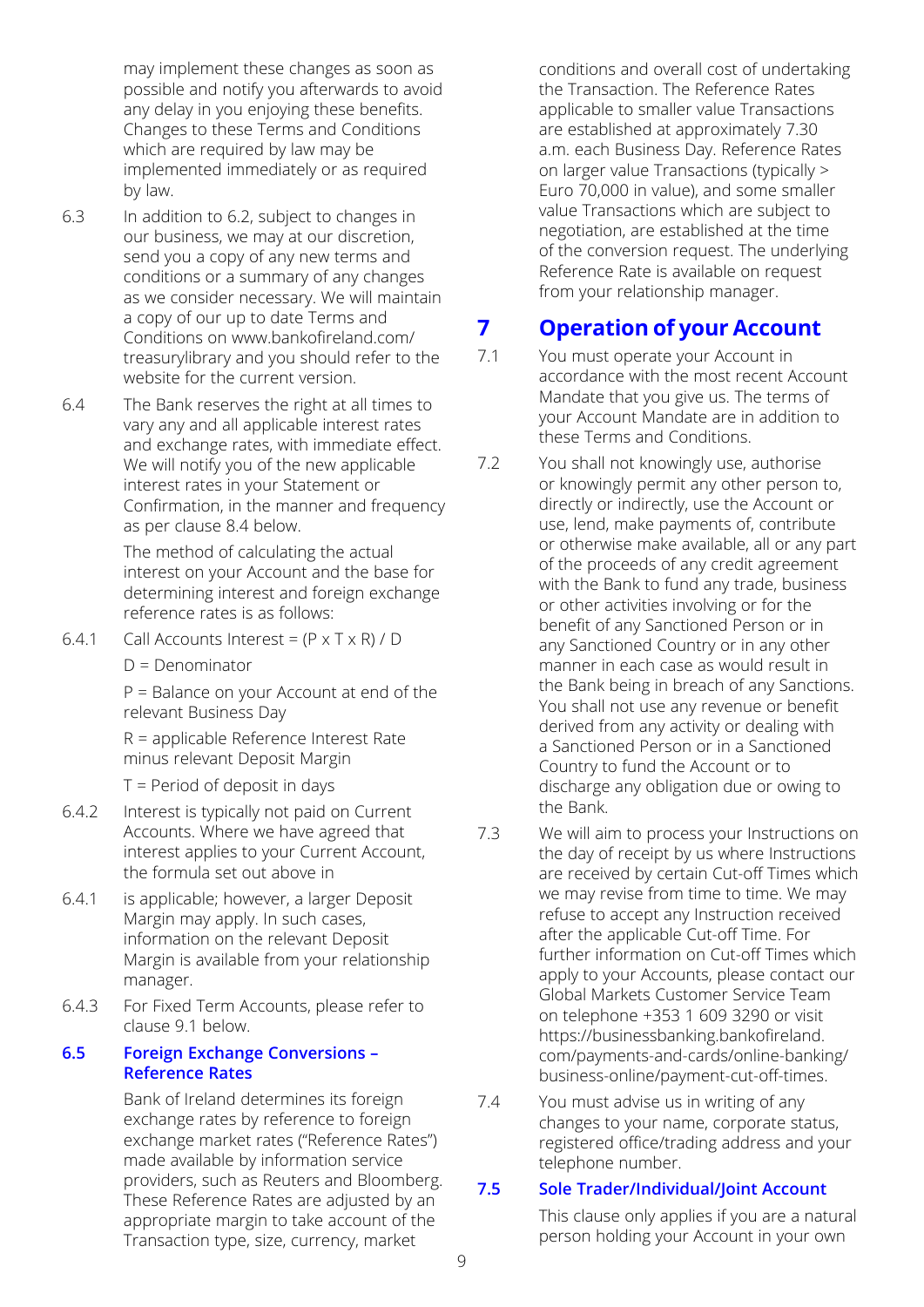name or you are a sole trader or if you are the holder of a joint Account:

- 7.5.1 You must advise us immediately in writing of any changes to your name, status, address and your telephone number.
- 7.5.2 If two or more people hold an Account, you authorise us to accept Instructions (including repayment Instructions) by any one of you unless you tell us otherwise in the Account Mandate. Where you have authorised us in the Account Mandate to accept Instructions from any one of the joint Account Holders, any one of you can withdraw the entire balance held in the Account. Where there are two or more Account Holders, the liability of each is joint and several. This means that the Account Holders are liable together but also as individuals for any monies owing, including any overdraft or other debt.
- 7.5.3 If the Account is in the name of two or more of you, one of you can instruct a TPP to access your Account details or initiate a payment on your Account by using the TPP's procedures and ours. If we receive a request from a TPP to access your Account details or initiate a payment, we respond to it as if all or both of you had made the request or asked the TPP to make it on behalf of each of you.
- 7.5.4 Before we can remove an Account Holder from a joint Account, we must receive a written request signed by both/all Account Holders. All unused cheques held by the departing Account Holder must be returned to us. In the event of separation, divorce or death of a joint Account Holder, it is your responsibility to advise us of any changes to be made to your Account(s). In the event of the death of a joint Account Holder, we can remove the deceased Account Holder from a joint Account on receipt of a written request signed by all surviving Account Holders.
- 7.5.5 In the event of the death of one of the joint Account Holders the balance of the Account will be payable to the survivor(s) and the survivor(s) shall be entitled to operate the Account. Unless you instruct us in writing otherwise, communications from us will be addressed to the person named first on the most recent Account Mandate you have given us, or where applicable to the survivor(s).
- 7.5.6 In the case of the death of the only Account Holder, the Account shall be operated on the Instructions of the

Account Holder's personal representatives.

If you have authorised a third party to sign Instructions on your Account under your Account Mandate, after your death the third party will not be able to carry on giving Instructions in accordance with the Account Mandate.

7.5.7 In order to effect a change of Account Holder on an Account, we may be required to ask you for further supporting documentation in order to meet our legal obligations.

#### **7.6 Partnership**

- 7.6.1 In the event that we are informed in writing, or we become aware of, a dispute between the partners, we may suspend the operation of your Account Mandate until all partners confirm in writing or we are otherwise satisfied that the dispute is resolved or until you give us a new Account Mandate signed by all partners. Whilst an Account Mandate is suspended, Transactions will only be authorised if they are signed by all partners.
- 7.6.2 The liability of each partner is joint and several.
- 7.6.1 In the event that a partner dies, there will be a presumption under law, that the partnership ceases to exist unless evidenced otherwise in a partnership agreement or other similar document which the partnership will have provided to the Bank. If the partnership is deemed to have ceased to exist, the operation of the Account will be suspended until further instruction has been received which is acceptable to the Bank.

#### **7.7 Other Entities**

If you are a public limited company, a designated activity company, a limited company, trust, school, club, association, religious order, credit union, vocational education college, co-operative, unit trust, local authority or other unincorporated entity: In the event that we are informed in writing, or we become aware of, a dispute between directors, members, trustees or members of the governing board or equivalent (as the context requires), we may suspend the operation of your Account Mandate until all directors, members, trustees or governors (or equivalent) confirm in writing or we are otherwise satisfied that the dispute is resolved or until you give us a new Account Mandate pursuant to a board resolution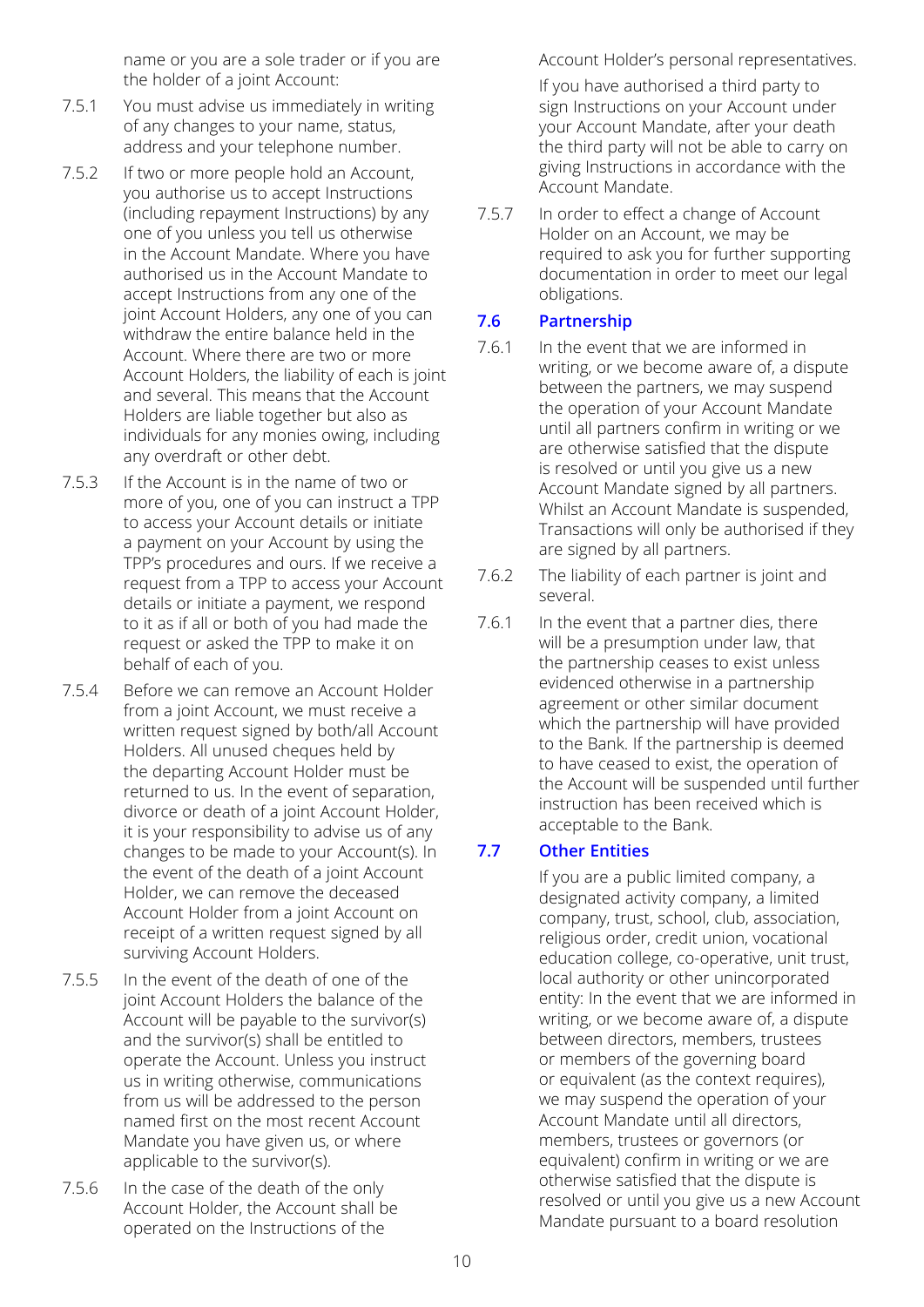(or equivalent) agreed at a meeting of the directors, members, trustees or governors.

Whilst an Account Mandate is suspended, Transactions will only be authorised if they are signed by all directors, members, trustees or governors (as the context requires).

## **8 Accounts**

#### **8.1 General**

- 8.1.1 We reserve the right in our absolute discretion to decline to open an Account for any reason and we shall not be obliged to explain our decision to you.
- 8.1.2 We reserve the right in our absolute discretion, subject to clause 20 below, to close an existing Account for any reason and we will not be responsible for any loss or damages incurred whether to you, or to any other person by our so doing. We will, however, account to you for the principal sum in such account and any interest which may have accrued.
- 8.1.3 We also reserve the right to refuse to accept Instructions in relation to the opening and the operation of an Account if the Account Mandate and/or other documentation which we may require in accordance with clause 4.1 has not been provided to us.
- 8.1.4 It is your responsibility to provide correct Instructions, including the information required under clauses 5.2 and 5.3. Failure to do so may result in non-application, delayed application or incorrect application of funds, for which the Bank is not responsible. Where incorrect Instructions are identified by the Bank, the application form may be returned to you for correction.
- 8.1.5 Interest on Accounts shall be paid subject to the applicable laws and regulations of Ireland.
- 8.1.6 Transactions or other services in relation to your Accounts may be subject to Fees as set out in these Terms and Conditions or in the Fees and Charges Schedule.
- 8.1.7 In the event we suspect or detect any fraud or unauthorised activity on your Account, we will advise you via phone call, SMS message or email as appropriate. If we deem it necessary we may block your Account and will advise you of the block and how it may be removed.

#### **8.2 Payments into/withdrawals from Accounts**

- 8.2.1 Neither we nor our representatives or agents will be responsible for any unauthorised withdrawals from an Account unless we have been put on notice of the possibility of such withdrawal. For example, you have reported to us in writing that details of your Account have been fraudulently obtained by another person.
- 8.2.2 If you wish to pay into your Account, a cheque, draft or other negotiable instrument which is not made payable to you, we are entitled to refuse such a request and we will not be liable for any loss. If we agree to process such a request however, you agree to indemnify us on a full indemnity basis for any loss or damage which we may incur (whether directly or indirectly) arising from the processing of such cheque, draft or other negotiable instrument.
- 8.2.3 Crossed cheques, cheques marked A/C Payee or Account Payee can only be paid to the named account.
- 8.2.4 We will accept payments to your Account in a currency other than the currency of the Account. If you make such a payment, we will convert the currency of your payment into the currency of the Account to which the payment is to be applied at the prevailing exchange rate applicable to that Transaction size on the date on which we receive funds. You and the Bank will make all reasonably efforts to agree the exchange rate in advance of completing larger value transactions (i.e. >€70,000 equivalent). In the event of this not being possible, and if you have an issue with the Transaction, you will promptly (i.e. within 7 days) bring this to the attention of the Bank. Any fees which we incur as a result of such conversion shall be borne by you.
- 8.2.5 With regard to foreign currency cash lodgements, it may take from one (1) to three (3) Business Days from the day you make the lodgement before it is credited to your Account.
- 8.2.6 In line with current banking practice, payments into your Account, whether from you or a third party, may be credited to your Account on the basis of either the Account number or International Bank Account Number (IBAN) and on the basis of the Sort Code. This is because with the increasingly electronic nature of banking settlement systems, inward payments will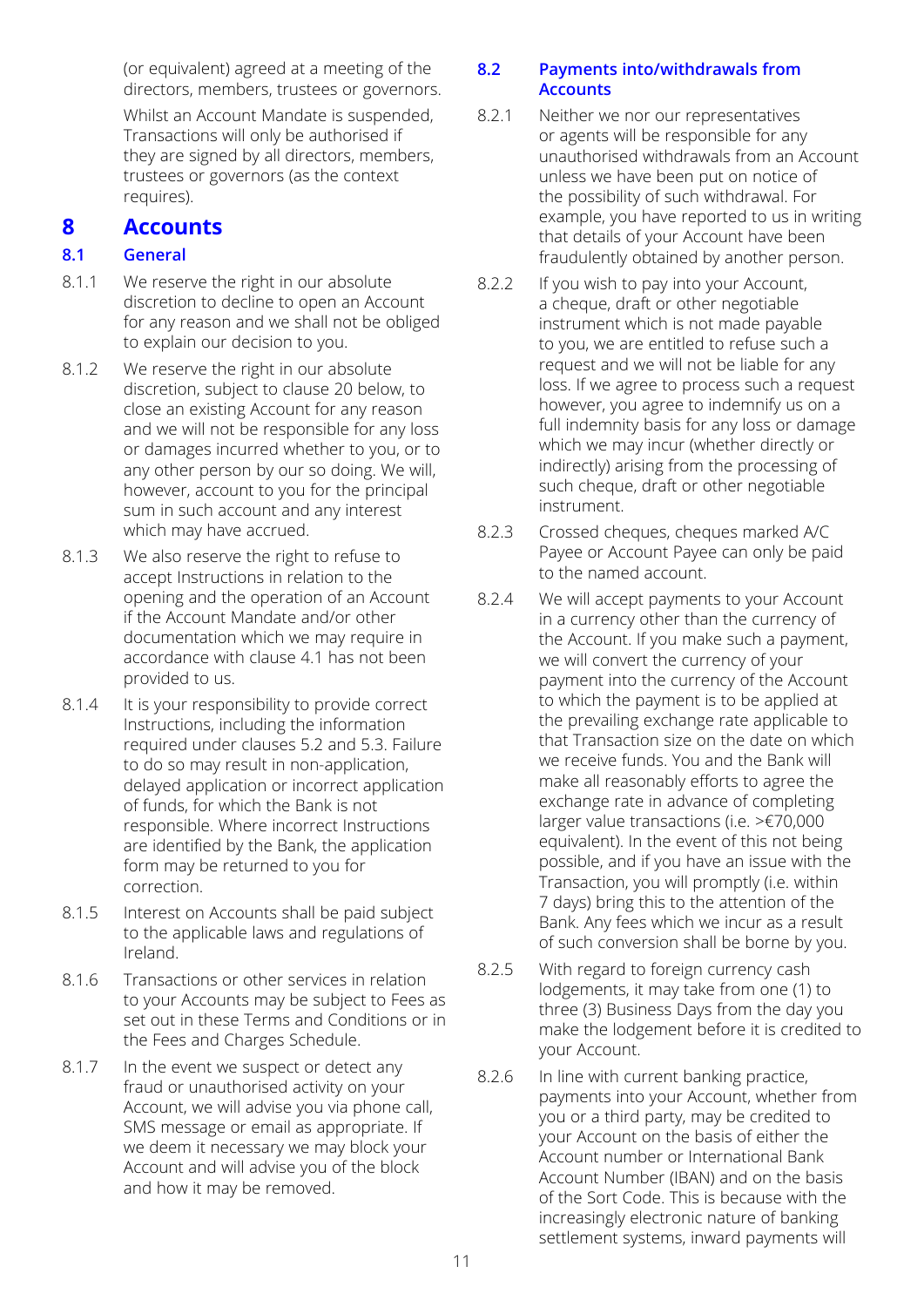not be manually scrutinised. You agree that when we are crediting your Account, we have no obligation to check whether the name on the Account or other information relating to the Account is correct. Where the Account number/IBAN or Sort Code is incorrectly stated on a payment order by the Account Holder or a third party, the Bank shall have no liability for the nonexecution or defective execution of the payment order to the Account. You agree that we may refuse to act, without any liability for so doing, where an incorrect Account number or IBAN has been received.

- 8.2.7 The balance of your Account may include cheques, drafts or other negotiable instruments paid into such Account but which are not yet cleared. We may credit your Account until such an instrument has been cleared but you will be unable to withdraw against the uncleared deposits. We may use other banks in the process of clearing your cheques, drafts or other negotiable instruments. We are not responsible for the actions or omissions of those other banks, nor for the loss or destruction of any items while they are in the possession of another bank or in transit. When you pay a foreign cheque into your Deposit Account you must endorse the cheque by signing it on the back.
- 8.2.8 The proceeds of any cheque lodged to the Account in any currency other than the currency of the Account will be converted to the currency of the Account at the exchange rate determined by the Bank on the date such Transaction is processed. If the cheque is later returned unpaid or uncleared, we will have recourse to you (and anyone who has signed or endorsed the cheque) and the unpaid or uncleared cheque will be converted to the currency of the Account at the exchange rate determined by the Bank on the date such Transaction is debited to the Account. The Bank will not be responsible for any losses incurred.
- 8.2.9 If you instruct us to make payment from your Account to an account that is denominated in a different currency we may carry out a currency conversion at the prevailing foreign exchange conversion reference rate.
- 8.2.10 In respect of Payment Instructions, if we receive your Payment Instruction before the relevant Cut-off Time, we will process

the payment from your Account on the Business Day ("D") that we receive it (unless you have requested that it should be paid on a date in the future). If the payment is in Euro and the financial institution of the payee is located in the EEA, we will ensure that the financial institution of the payee will receive the payment within one Business Day of D (D+1). If it is a crossborder payment in Sterling, or other EEA Currency (non-euro), and the financial institution of the payee is located in the EEA, we will ensure that the financial institution of the payee will receive the payment within three Business Days of D (D+3). Where the Payment Instruction is submitted on paper, the processing time may be an extra Business Day ((D+2) and (D+4)). Any other Payment Instructions may take longer to process. If you instruct us to make a payment from your account to an account that is denominated in a different currency we may carry out a currency conversion at the prevailing market rate. If the Payment Instruction is received on a non-Business Day or after any applicable Cut-off Time or the date of receipt is not a Business Day, we will process your payment on the next Business Day.

- 8.2.11 If a payment into your Account is received on a Business Day, the relevant Cut-off Time has not passed, and the payment does not require currency conversion, other than a conversion from euro to another Member State currency, or vice versa, we will credit your Account with the payment on the same Business Day that we receive it. All other payments requiring a conversion will be credited to your Account as soon as the relevant conversion has been completed. You also agree that we have the right to deduct transaction charges from any payment into your Account before crediting to your Account. When you (or anyone else) lodge cash to your Account in the same currency as your Account, we will immediately process it and credit your Account.
- 8.2.12 When you make or receive a payment from or to your Account, you will be obliged to pay our charges only. Each bank can only apply a charge to its own customer. This rule applies to all payments processed within the EEA (i.e a payment which is going to or coming from an EEA member state - e.g. a Euro payment from your Euro account sent to a German supplier). For payments processed in the EEA where the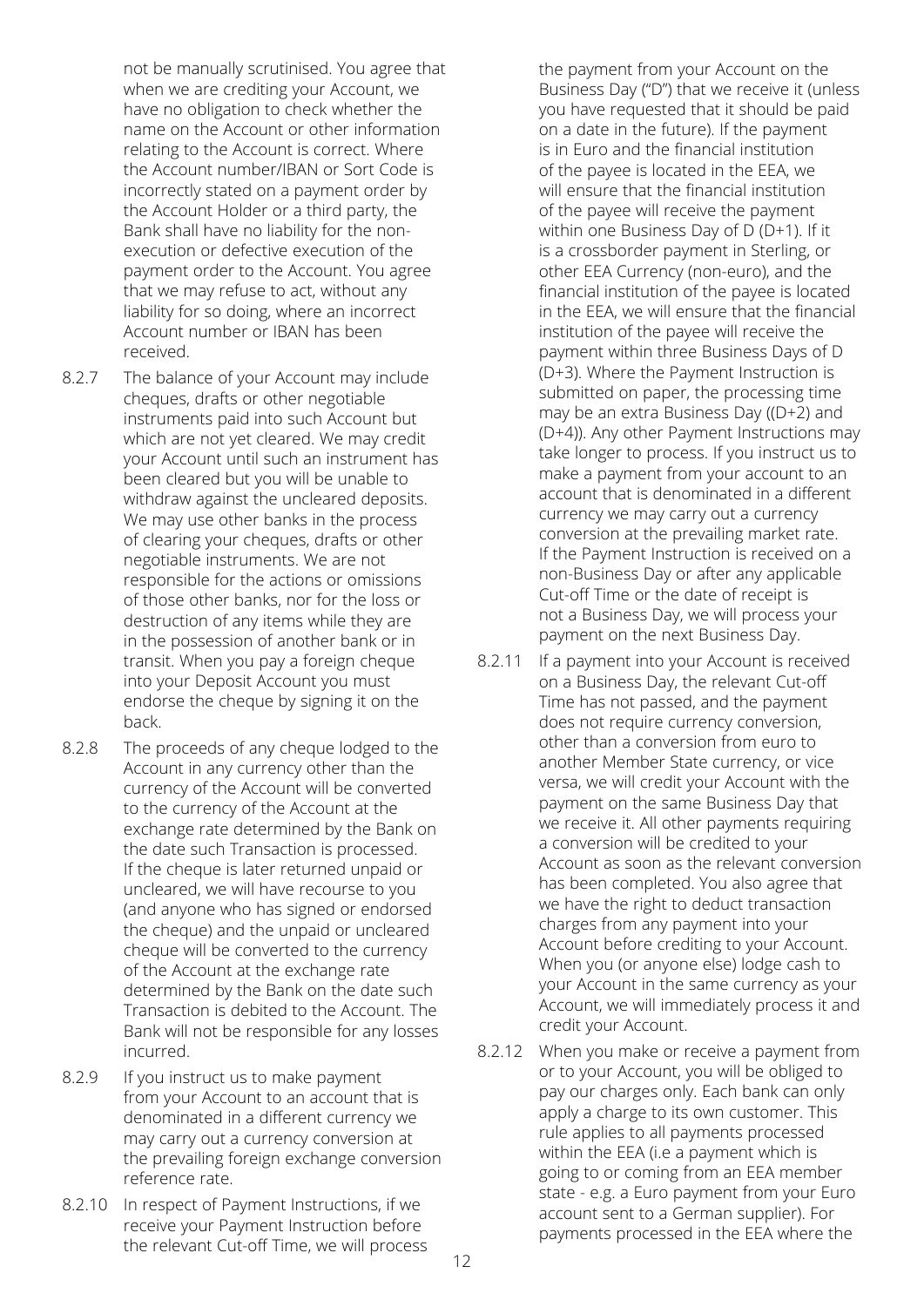beneficiary account is located outside of the EEA, you have the option to pay the others bank charges, in addition to our charges. This clause applies to all types of Accounts dealt with in clause 9 below, with the exception of Fixed Term Accounts.

#### **8.3 Express Lodgements**

- 8.3.1 When the Account Holder makes a lodgement with the Bank using the express lodgement facility provided at a Bank branch, such lodgement shall consist only of cheques and/or banknotes. The value of banknotes which may be lodged shall not exceed such aggregate amount as the Bank may notify from time to time by general notice to Account Holders or otherwise. Items to be lodged must be enclosed in the special envelope available from branches of the Bank together with the appropriate lodgement docket.
- 8.3.2 The Bank is not deemed to have received any cash or other items in any such lodgement until the special envelope has been opened and the contents processed by the Bank or by any two persons authorised by the Bank or one authorised person whose operation is recorded by Closed Circuit Television camera and video equipment, to open the special envelope and process the contents and, until then, the contents remain at the risk of the Account Holder.
- 8.3.3.3 The Account Holder shall accept as conclusive in the absence of manifest error the testimony of any two persons authorised by the Bank who processed any such lodgement as to the amount contained in the special envelope. If any discrepancy shall be discovered by the Bank or by any two persons authorised by the Bank to open the special envelope and process the contents, in the contents or details of any such lodgement, the relevant lodgement docket may be appropriately corrected by the Bank or by any such authorised persons and any correction so made shall be accepted as conclusive in the absence of manifest error by the Account Holder.

#### **8.4 Confirmations/Statements for Accounts**

- 8.4.1 Subject to clause 8.4.2, the Bank will provide or make available to you a Confirmation or a Statement setting out the following details in respect of all Transactions;
	- (a) A reference enabling the Account Holder to identify each Transaction;
- (b) The amount of the Transaction;
- (c) Where applicable, the exchange rate applied to the Transaction;
- (d) The debit or credit value date of the Transaction
- 8.4.2 You have the option to receive the Transaction information set out in clause 8.4.1 as individual transaction receipts or in periodic Statements which will be provided or made available free of charge at an agreed frequency, and at least monthly. You agree that we will or provide Statements at an agreed frequency and you will notify us if you want to opt for a different frequency, or receive individual transaction receipts. .
- 8.4.3 Some Confirmations may be generated automatically and may not be signed on our behalf.
- 8.4.4 If you do not receive a Confirmation or a Statement, it shall not affect the efficacy, validity or enforceability of the relevant Account or Transaction.

#### **8.5 Disputed or Unauthorised Transactions**

- 8.5.1 You agree to examine all such Confirmations or Statements and you agree that unless you notify us of any errors contained in any such Confirmation or Statement within ten (10) Business Days of the date of such Confirmation or Statement, or, in relation to certain FX Contracts, within the earlier timeframe that may be specified in such Confirmation or Statement, you will be deemed conclusively to have accepted all the matters contained in all such Confirmations or Statements as being true and accurate in all respects. You must advise the Bank without undue delay, and no later than thirteen (13) months after the Transaction date, of any unauthorised or incorrectly executed Transactions. You may advise us free of charge via the Freephone number listed on our website www.bankofireland.ie. If you are a Corporate Customer, it shall be your responsibility to demonstrate to the satisfaction of the Bank, that any such Transaction was actually unauthorised or incorrectly executed.
- 8.5.2 In the event of an unauthorised Transaction out of the Account, the Bank will, subject to clauses 8.5.3 to 8.5.5 below, refund the amount of such unauthorised Transaction and will restore the Account to the state it would have been in but for the unauthorised Transaction. If it is later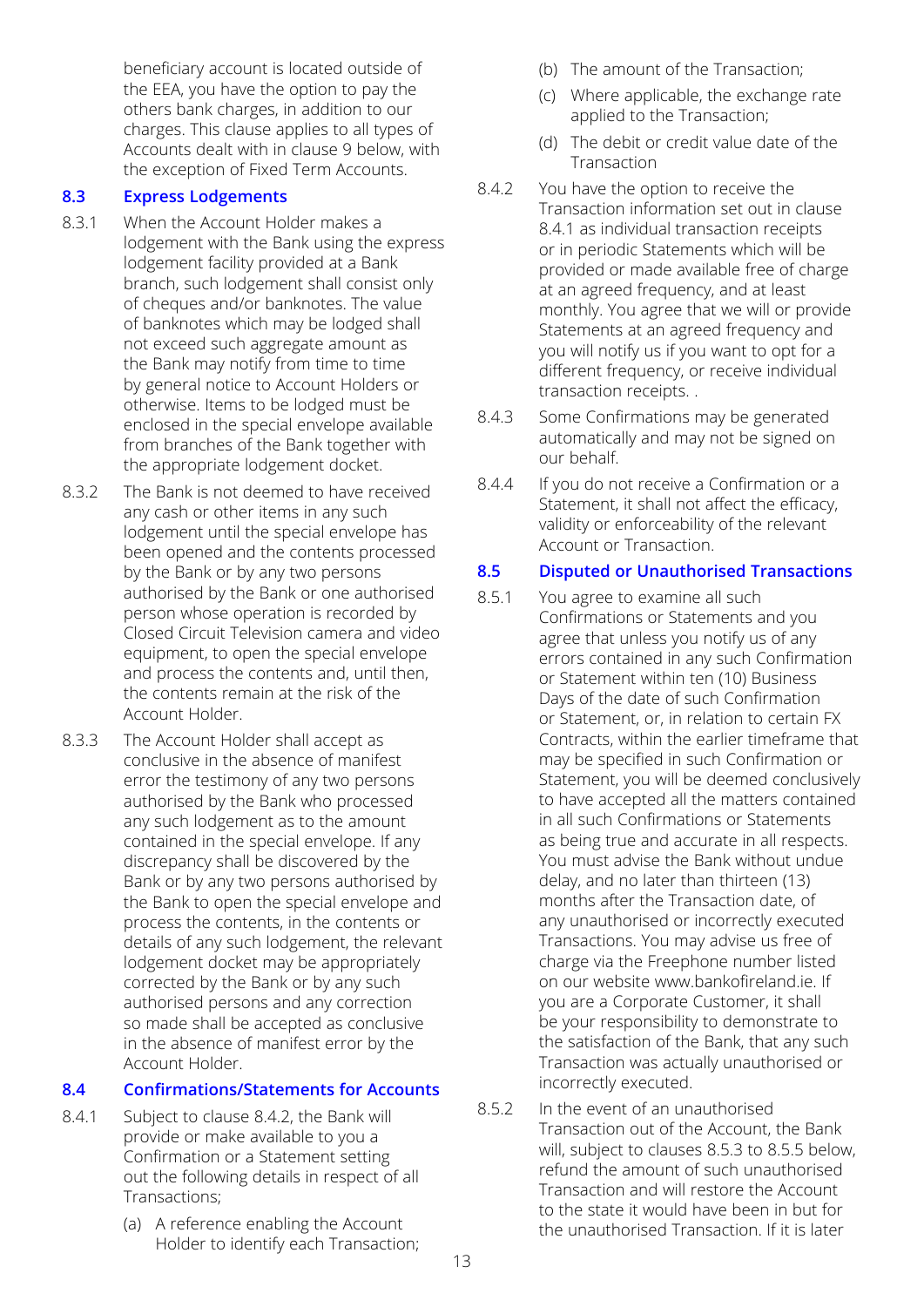determined that no refund or restoration should have been paid because the Transaction was actually authorised, the Bank will be entitled to recover from your Account any refund or restoration paid without any further reference to you.

- 8.5.3 Where such unauthorised Transactions have resulted from the loss, theft or misappropriation of any Payment Instrument the Account Holder will be fully liable for any such unauthorised Transactions which occurred before such loss, theft or misappropriation was reported to the issuer of the Payment Instrument. If you are a Banking Customer, your liability in such circumstances will be limited to €50, and if the loss, theft or misuse was not detectable to you, then you will have no liability for any unauthorised Transaction. (unless you have acted fraudulently).
- 8.5.4 It shall be your responsibility to demonstrate to the satisfaction of the Bank that any such Transaction was actually unauthorised or incorrectly executed, save if you are a Banking Customer in which case it shall be the responsibility of the Bank to demonstrate that any such Transaction was authorised and correctly executed.
- 8.5.5 Where any such unauthorised Transactions arise as a result of any fraud or gross negligence on the part of the Account Holder, the Account Holder shall be liable for the full amount of such unauthorised **Transactions**
- 8.5.6 In the event of any incorrectly executed Transaction resulting from the acts or omissions of the Bank, the Bank will refund the amount of such incorrectly executed Transaction and will restore the Account to the state it would have been in had the incorrectly executed Transaction not taken place. If you are a Banking Customer, the Bank must prove to you that the payment was received by the payee's service provider. Where we cannot do so, a refund will be made without undue delay. If you are Corporate Customer, the Bank reserves the right to investigate any such Transaction to determine that it was incorrectly executed, and was not received by the payees' payment service provider, before making any refund.
- 8.5.7 Where any Transaction is not executed or is defected as a result of you providing information under clause 5.22 which was

incorrect, the Bank shall have no liability to the Account Holder in respect of such Transaction. The Bank will however make all reasonable efforts to recover the funds involved in such Transaction. The Bank may charge the Account Holder in respect of all reasonable costs incurred in recovering the funds on behalf of the Account Holder.

#### **8.6 Standing Orders**

- 8.6.1 You may set up a standing order on the Account to pay a fixed amount at fixed regular intervals (e.g. weekly, monthly, annually) to another account held by either you or a third party with the Bank or with another bank.
- 8.6.2 You must provide a valid Account number/ IBAN and Sort Code/BIC/Routing Code for the beneficiary and you have the option to include a reference number that will be quoted on all payments.
- 8.6.3 You may suspend a particular payment, or amend or cancel a standing order set up on an Account at any time by notifying the Account holding Bank branch in writing. The Bank shall have no liability to you in respect of any payment made by the Bank on foot of a valid standing order where the notification to cancel was not received by the Account holding Bank branch by close of business on the Business Day prior to the next scheduled date for processing the payment.
- 8.6.4 The Bank reserves the right to cancel any standing order, without reference to you, if three consecutive payments due under that standing order are not paid due to insufficient funds in the Account.
- 8.6.5 Cancelling a standing order does not in any way alter any agreement in place between you and the beneficiary. The Bank has no obligation to you or the standing order beneficiary in respect of alternative arrangements for the payment of goods or services.
- 8.7 We may limit Transactions on your Account if we believe it is reasonably necessary
	- (i) to comply with any court order;
	- (ii) to prevent a breach of the civil or criminal law or enable an investigation into any such breach;
	- (iii) to comply with a request from An Garda Siochana, Office of the Revenue Commissioners or any statutory or regulatory body with the power to enquire or request us to limit withdrawals; or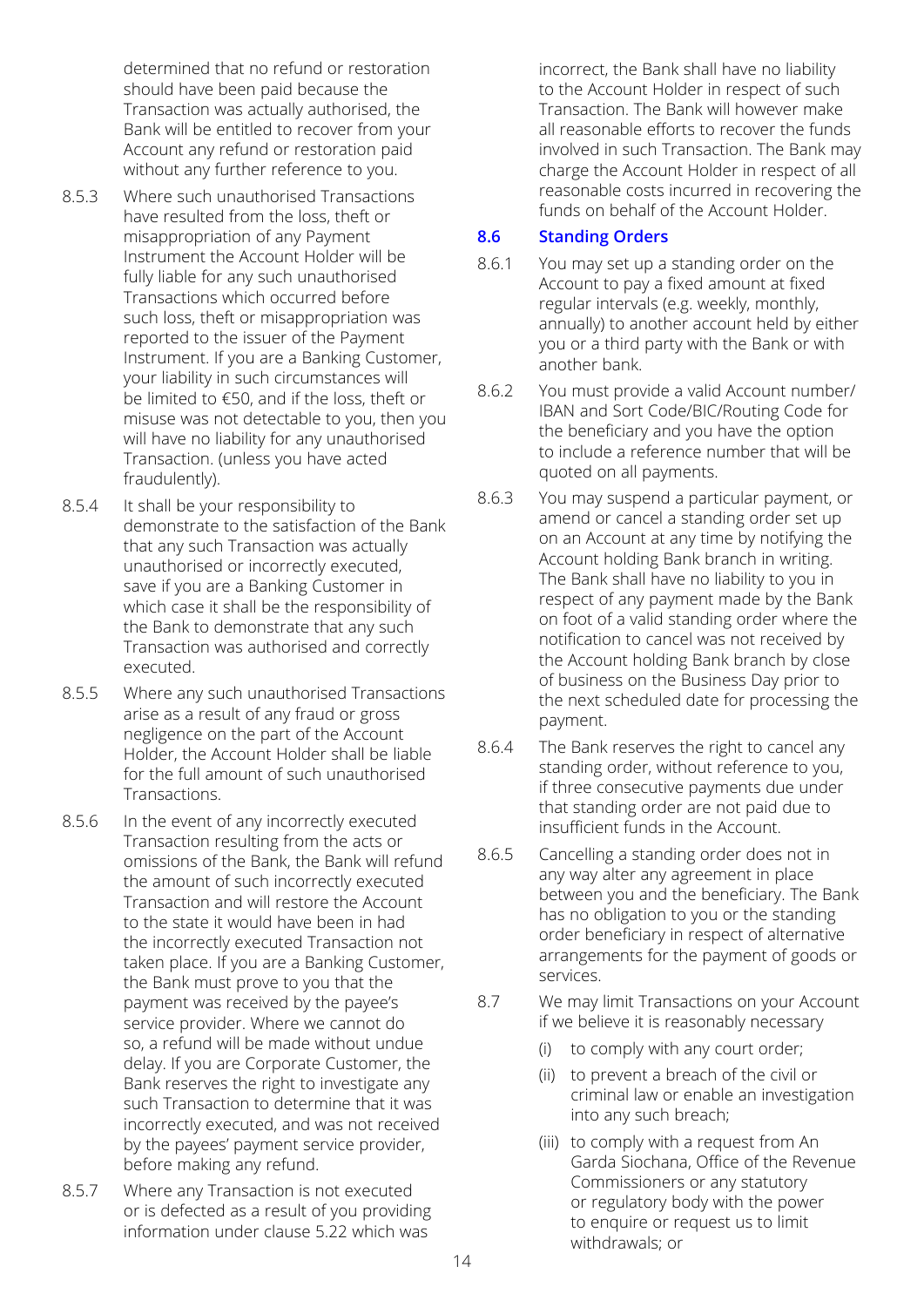- (iv) to enable us to exercise our right of set- off.
- 8.8 We may refuse to carry out any Transaction on your Account if we have reasonable doubts about
	- (i) the identity or authority of the person requesting the Transaction;
	- (ii) the lawfulness of the Transaction;
	- (iii) the availability of cleared funds required to meet the Transaction; or
	- (iv) compliance with the Terms and Conditions or any other relevant condition.
- 8.9 Our rights under clauses 8.7 and 8.8 above are additional to and shall in no way limit our rights to block your Account in cases listed in clause 18.3 below.

## **9 Specific Terms and Conditions for Fixed Term, Call and Current Accounts**

#### **9.1 Fixed Term Accounts**

- 9.1.1 The minimum cleared balance required on a Fixed Term Account is £20,000 (GBP), \$30,000 (USD), €25,000 (EUR) or for any other currency the equivalent of €25,000 (EUR).
- 9.1.2 The term of your deposit, the amount of the deposit and the rate of interest applicable during that term will be agreed by us on the date that your Fixed Term Account is opened and on subsequent renewals (if any). If, at a later date, you decide to deposit further funds in a Fixed Term Account during its fixed term period, the Bank has discretion as to the rate of interest to be offered and applied to those further funds.
- 9.1.3 We will not alter the interest rate agreed with you in relation to sums held on your Fixed Term Account during the term of such Fixed Term Account.
- 9.1.4 Interest on Fixed Term Accounts shall be paid on the Maturity Date or on the closing of such Fixed Term Account or earlier or later as we may agree. Such interest (if any) will be paid into the Fixed Term Account (unless you instruct us otherwise). If the Account into which the interest is paid is held in a different currency, we will convert the interest at the prevailing exchange rate on the Maturity Date. Any fees which we incur as a result of such conversion shall be borne by you.
- 9.1.5 Unless you tell us otherwise by 11a.m. on the Maturity Date for Euro, Sterling or US Dollars, your Fixed Term Account will be renewed automatically for an equivalent term. For all other currencies, you must tell us by 11a.m. two Business Days before the Maturity Date if you do not want your Fixed Term Account to be renewed automatically. The balance on such a Fixed Term Account including accrued interest up to the Maturity Date (unless you have otherwise specified) will be re-deposited on the same basis as before in the same currency and at our prevailing Fixed Term rate for that period for that currency at such time (or as has been agreed in a previous course of dealing between us). We will not be liable to you for any losses that may arise as a result of this.
- 9.1.6 If you wish to close a Fixed Term Account before the Maturity Date, we will consider such request as soon as reasonably practicable. Should we agree to such request, we may at our discretion charge you a Breakage Fee.
- 9.1.7 You may not withdraw funds during the term of the Fixed Term Account, without penalty. Where you have a requirement to make a withdrawal, prior to the Maturity Date, due to exceptional circumstances, your withdrawal, part of, or all of the deposit will be subject to a Breakage Fee. The Breakage Fee will reflect our breakage cost of facilitating the withdrawal request. (You may also be charged an administration cost for this, the details of which are outlined in our Fees and Charges Schedules.) The Breakage Fee will be determined as the difference between the deposit rate on your account and the prevailing wholesale market rate applied to the amount of the withdrawal from your account for the remaining period of the fixed term.
- 9.1.8 "Breakage Fee":

 $P \times (W - D) \times T$ 

Day Basis x 100

Day Basis means the convention for the number of days used as a denominator appropriate to the currency. For Sterling, this is 365 and for most other currencies it is 360.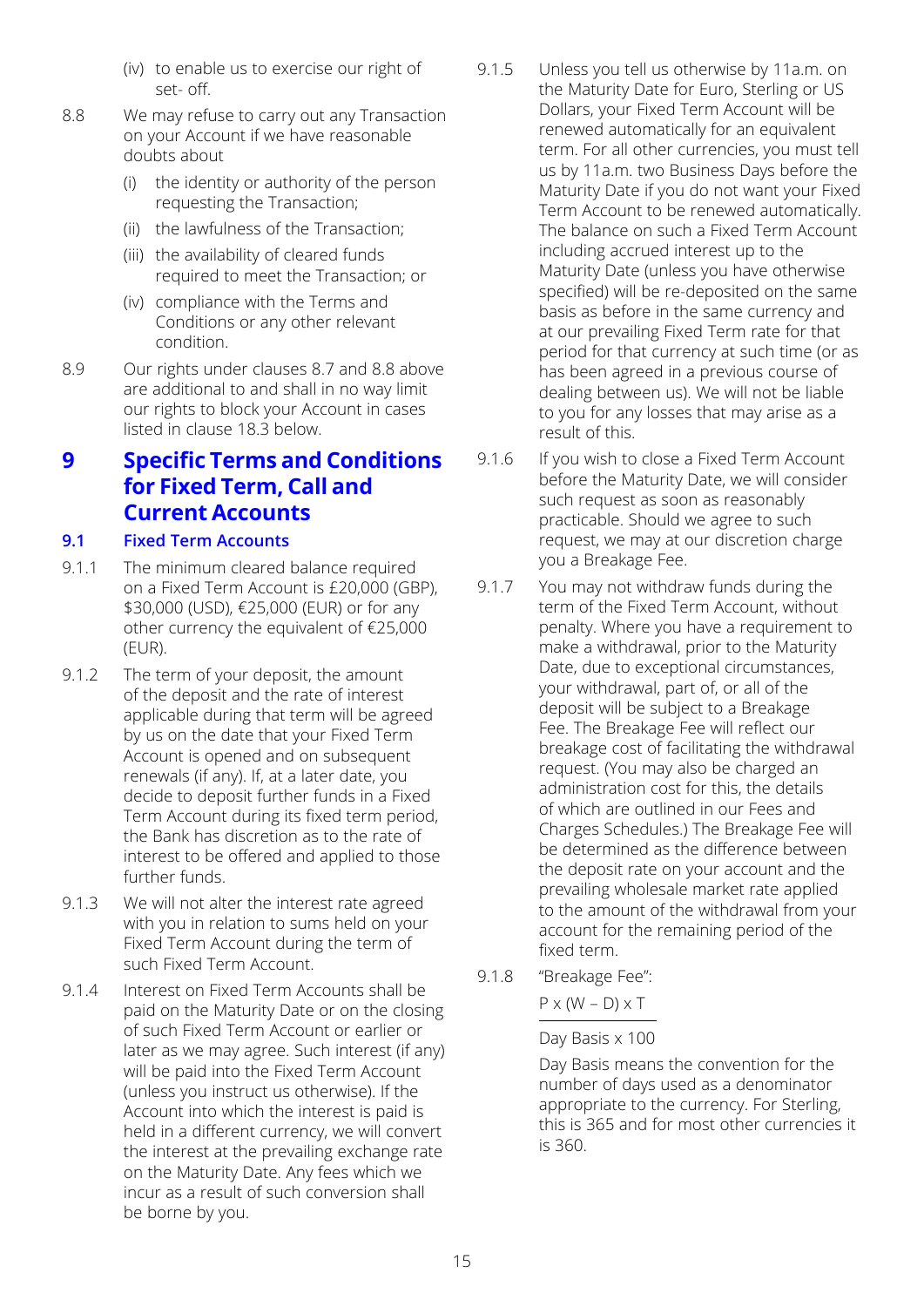#### **Where**

P = amount withdrawn

W = wholesale market rate

D = deposit rate on your account

T = remainder of fixed term in days

#### **Example**

You have placed €1,000,000 on a six month fixed term account and realise after four months of this term that you need to withdraw €100,000.

The deposit rate on your account is 3%. The remaining term of your deposit is 62 days.

The two month wholesale market rate is 3.5%.

€100,000 x (3.5 – 3) x 62

 $=$   $£86.11.36,000$ 

#### **9.2 Call Accounts**

- 9.2.1 The minimum cleared balance required on a Call Account is €2,500 or the equivalent in any other currency.
- 9.2.2 We will calculate interest on Call Accounts daily and pay it to you on a semi-annual basis or more or less frequently as agreed by you with us, or on the closing of such Call Account. Please refer to clause 6.4 above for more information on current applicable rates.

#### **9.3 Current Accounts**

- 9.3.1 The minimum cleared balance requirement on a Current Account is the currency equivalent of €2,500.
- 9.3.2 Overdrafts

You must operate the Account in credit, unless an overdraft facility is agreed in advance. Any overdraft facility on the Account must be agreed by us in writing. Such facility must operate within the authorised credit limit. An overdraft facility fee is chargeable by the Bank on the granting of an overdraft facility, any new overdraft facility or any renegotiation thereof, on the Account. The overdraft facility fee will be applied annually thereafter at the anniversary of the last such charge for so long as the overdraft facility or other overdraft arrangement is required and provided by the Bank.

Where an overdraft is permitted by the Bank, the interest rate applicable is normally determined by the Bank by reference to prevailing market rates, details of which are available from your branch or

business unit relationship manager, and the period and purpose of the facility and the entitlement of the Account Holder to any special features. In addition, the Bank may take account of the risk associated with the facility, which may result in a higher rate of interest. The interest rate may vary during the period of the facility. Details of such variations will be provided in your Statements. Interest is calculated on the daily balance outstanding (after adjustment is made for cheques in the course of collection), and shall be charged to the Account at the relevant Bank charge dates.

Where overdrafts occur without prior authorisation, or are not repaid when demanded, or in the event of excesses over the authorised credit limit, such unauthorised overdrafts or excesses or unpaid amounts are subject to an additional interest charge of up to 0.75% per month or part of a month (i.e. 9% per annum).

Any such additional interest charge will apply to the amount and for the period of such unauthorised overdrafts or excesses and will apply to unpaid amounts from the period when due until payment and shall be charged to the Account and payable at the same time, in the same manner as the relevant interest charge, currently quarterly. The above mentioned rate or minimum amount may at any time and from time to time be changed by the Bank at its absolute discretion, subject to prior approval of the relevant regulatory authority. Additionally, where excesses occur, the Bank may, at its discretion, alter the amount which is subject to an additional interest charge. In the event of any such change or alteration occurring during the continuance of the facility, the Bank will give to the Account Holder a minimum of one month's prior notice that such change or alteration is to take place.

Any such additional interest charge is intended to constitute liquidated damages to the Bank including compensation for its increased administrative and related general costs occasioned by such unauthorised overdrafts or excesses occurring on the part of the Account Holder or non-payment when due. Notice under this clause may be given by the Bank to the Account Holder by any means the Bank considers reasonable.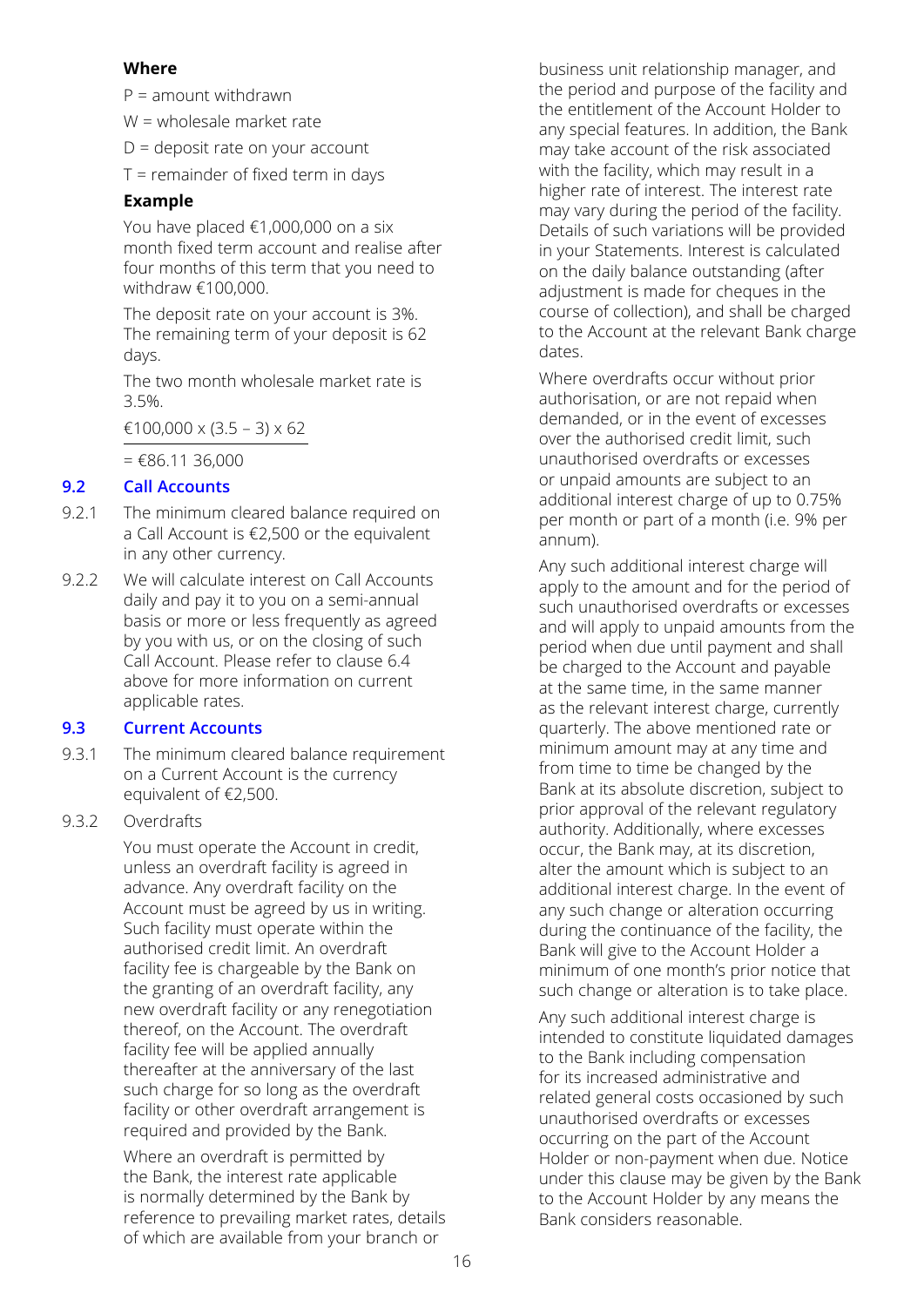An overdraft must revert to credit for at least thirty (30) days, whether consecutively or otherwise, during the 12 month period from either the date of sanction or from the date of any subsequent new permission, if granted, and in the event of such demand the overdraft facility is withdrawn for any subsequent 12 month period. Overdraft facilities are unconditionally cancellable and repayable on demand, and in the event of such cancellation or demand the overdraft facility is withdrawn. Where an overdraft fails to meet the above requirement the interest rate is revised and a higher rate will be charged once for that 12 month period retrospectively. The higher rate will consist of the then applicable interest rate plus 0.75% per annum of the average full overdraft balance which is applied at the following quarter's interest posting. The above mentioned rate may at any time and from time to time be changed by the Bank at its absolute discretion subject to prior approval of the relevant regulatory authority.

## **10 Foreign Exchange (FX) Contracts**

#### **10.1 General**

- 10.1.1 Subject to clause 10.1.2, this clause 10 applies to all FX Contracts unless expressly excluded or varied.
- 10.1.2 If you have entered into an ISDA Master Agreement with us then, unless otherwise specifically agreed, such ISDA Master Agreement shall apply to and govern all FX Contracts and to the extent that there is any conflict between the ISDA Master Agreement and this clause 10, the ISDA Master Agreement shall prevail.
- 10.1.3 We may, at our absolute discretion, agree or refuse to enter into an FX Contract and we shall not be obliged to explain our decision to you. Generally, we deal with orders in the order in which we receive them. Dependent on the terms of the order, we may execute an order electronically or manually.
- 10.1.4 We may, in certain circumstances, ask you for security to support your borrowing or other liabilities in connection with your Transactions. We will inform you why we need this security and we will confirm what we need in writing. You should read any documentation relating to your provision of security carefully and seek independent advice. Any third party guaranteeing your

obIigations should seek independent legal advice before they enter into such a guarantee. Upon request we will advise you under what circumstances we will agree to release the security.

- 10.1.5 If you request, we may, at our absolute discretion, agree to settle an FX Contract earlier or later than the date(s) originally agreed between us for settlement. If we do, then we may at our absolute discretion apply an adjusted rate of exchange to the FX Contract.
- 10.1.6 We will provide details of your Transaction to the competent authority (such as the Central Bank of Ireland or Financial Conduct Authority) or publicise the price, volume and time of such Transaction in accordance with MiFID II/MiFIR. Certain forward foreign exchange Transactions are exempted from the transaction reporting obligation under MiFID II and MiFIR if the criteria set out in schedule 2 are met.

In order for us to assess whether your forward foreign exchange Transaction has to be reported or not, you are required to inform us whether you are entering into the forward foreign exchange Transaction as a means of payment for identifiable goods, services or direct investment. Our decision to report or not report your forward foreign exchange Transaction will be based on the information and evidence you have provided in relation to the Transaction.

You also agree to inform us if you are aware or become aware of any change to the information provided to us under this clause 10.1.6 or schedule 2.

#### **10.2 Material Interests and Conflicts**

- 10.2.1 Your attention is drawn to the fact that when we deal with or for you, we or an Associate may have an interest, relationship or arrangement that is material in relation to the FX Contract concerned.
- 10.2.2 We have implemented a conflicts of interest policy ("the Conflicts Policy") that identifies those circumstances that constitute, or may give rise to, conflicts of interest which may damage the interests of one or more of our customers. The Conflicts Policy also sets out the organisational and administrative arrangements that we have implemented in order to manage these conflicts. If, at any time, you would like to receive further details in relation to our Conflicts Policy, please contact us in writing.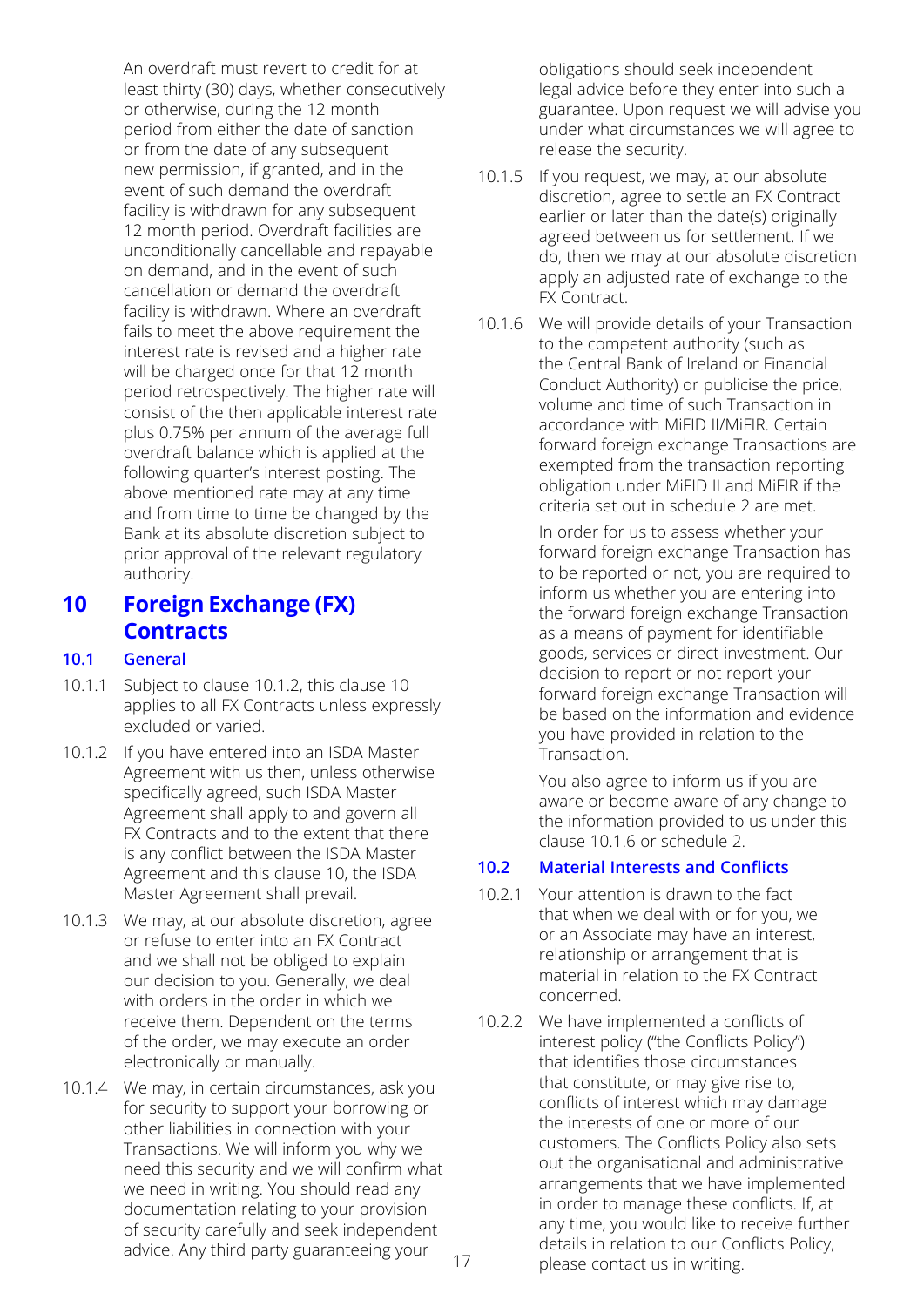#### **10.3 Failure to deliver currency pursuant to an FX Contract**

- 10.3.1 In the event that you fail to deliver in cleared funds any currency due to us pursuant to an FX Contract you will be liable to pay us the amount of any loss that may arise. You authorise us to debit one or more of your Accounts with us in respect of any amount due and not paid under an FX Contract. For this purpose we may convert any obligation under an FX Contract into the currency in which the other is denominated at our spot rate of exchange for the relevant currencies.
- 10.3.2 You authorise us to set-off any credit balance to which you are entitled on any Account with us in satisfaction of any sum due and payable by you to us. The payment of any credit balance shall also constitute an FX Contract for the purposes of these Terms and Conditions.

#### **10.4 Conditions Precedent**

- 10.4.1 You may not enter into an FX Contract unless we have received:
	- (a) evidence satisfactory to us of compliance with exchange control requirements (if applicable) and the requirements of any other regulatory authorities; and
	- (b) any security which we require, provided in the form and substance satisfactory to us together with all necessary filings, registrations, stamp duty and registration fees.

#### **10.5 Confirmations for FX Contracts**

- 10.5.1 We will send you a Confirmation in respect of each FX Contract by post (or by such other method as we may select). You agree to examine all such Confirmations and where your signature is required, to sign and return such Confirmations to us within ten (10) Business Days of the date of such Confirmations or, where relevant, within the earlier timeframe that may be specified in such Confirmation. You agree that unless you notify us of any errors contained in any such Confirmation within ten (10) Business Days of the date of such Confirmation or, where relevant, within the earlier timeframe that may be specified in such Confirmation, you will be deemed conclusively to have accepted all the matters contained in all such Confirmations as being true and accurate in all respects.
- 10.5.2 Some Confirmations may be generated automatically and may not necessarily be signed by us.

10.5.3 Our failure to issue a Confirmation shall not affect the efficacy, validity or enforceability of the relevant FX Contract.

#### **10.6 Partial Settlement**

If, pursuant to an agreed FX Contract, you have the right to settle the FX Contract in whole or in part over a period of time (the "Settlement Period"), then any partial settlement of such FX Contract will not extinguish the obligation upon you to settle the remaining balance of the FX Contract within the Settlement Period.

#### **10.7 Further FX Contracts**

- 10.7.1 You acknowledge that all payments to be made to you by us and by you to us under these Terms and Conditions may be debited or credited as the case may be to the relevant Account. This may require us to enter into further FX Contracts on your behalf if the relevant payment amount is in a different currency than the currency of the Account.
- 10.7.2 You acknowledge and agree that we shall be entitled to enter into such further FX Contracts on your behalf. We may at your direction pay or receive amounts due under FX Contracts to or from third parties on your behalf and any such payment shall be debited or credited, as applicable, to the Account.

#### **10.8 Account Holder's Own Risk**

You acknowledge that all FX Contracts are entirely at your own risk. We shall not be liable for any losses you incur, of whatever nature, which arise from the FX Contracts. You represent and warrant to us and acknowledge to and agree with us that on each date on which you enter into or vary an FX Contract:

(a) you have made your own independent decision to enter into or vary the FX Contract and as to whether the FX Contract is appropriate or proper for you based upon your own judgement and upon advice from such advisers as you have deemed necessary. You are not relying on any communication (written or oral) from us as investment advice or as a recommendation to enter into or vary an FX Contract. Further you understand that information and explanations relating to the terms and conditions of an FX Contract shall not be considered investment advice or a recommendation to enter into that FX Contract. No communication (written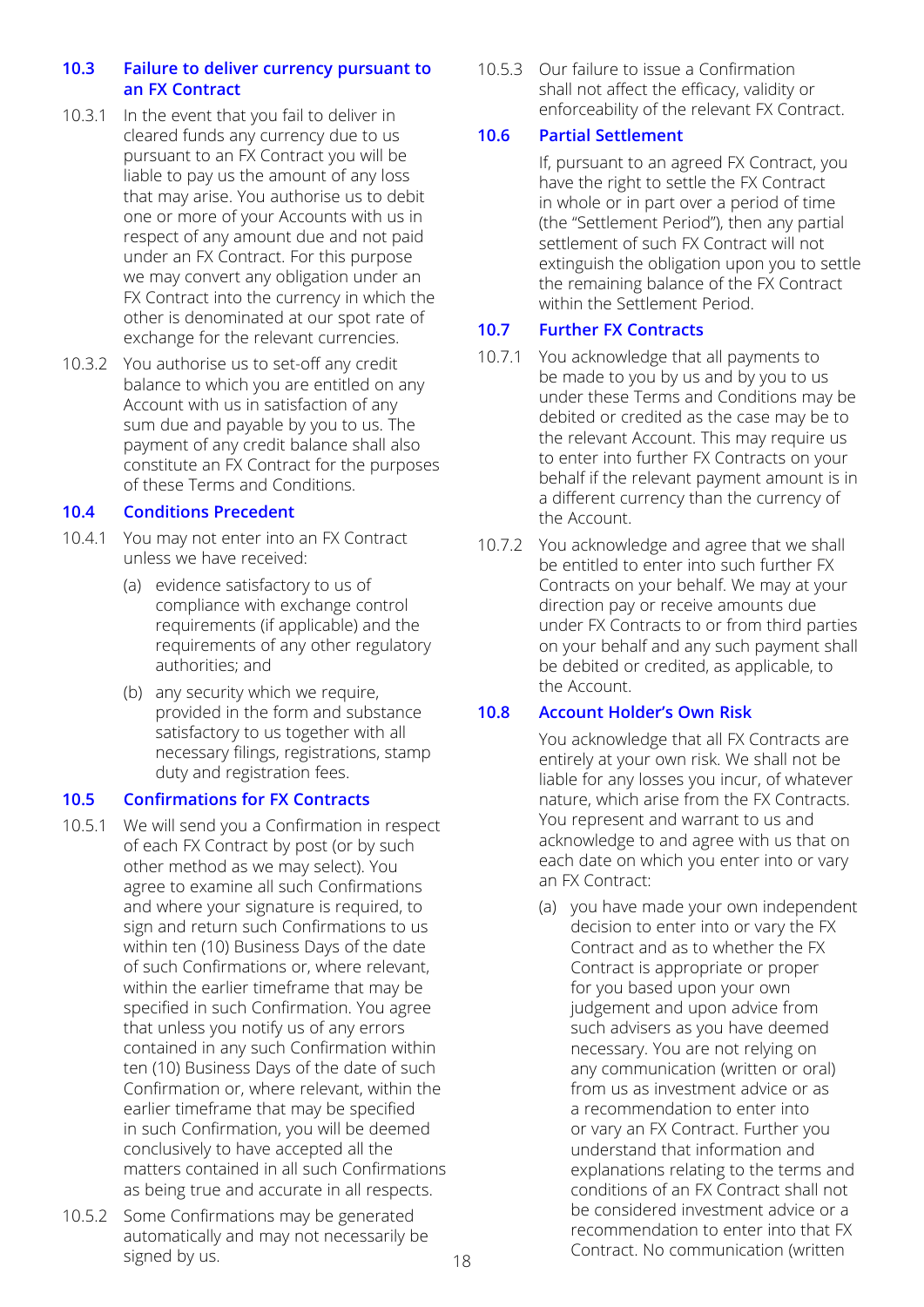or oral) received from us shall be deemed to be an assertion as to the expected results of that FX Contract;

- (b) you are capable of assessing the merits and negative features of and (on your own behalf or through independent professional advice) understand and accept the risks inherent in FX Contracts. You are capable of assuming, and will assume, the risks of the FX Contracts; and
- (c) we are not acting as a fiduciary for or an adviser to you in respect of the FX Contracts and we are acting on our own behalf.

## **11 Trade Finance Products**

- 11.1 Any Trade Finance Product which we provide to you will be governed by these Terms and Conditions, the Account Mandate and any other specific terms and conditions which might apply to such Trade Finance Products including any applicable International Chamber of Commerce Rules.
- 11.2 If one or more parties enter into a Trade Finance Product, the obligations of each party are joint and several.
- 11.3 To the extent that the Trade Finance Product is a standby letter of credit, documentary letter of credit or collection, the terms of such Trade Finance Product will be subject to the applicable International Chamber of Commerce rules and publications. We will inform you which rules and publications apply, as and when required.

## **12 Set-Off**

- 12.1 If you have any Account with us that is in credit, we can transfer money from that Account to any other Account that you hold with us that is overdrawn. We will not give you prior notice of this transfer, but we will inform you of it. In addition, while any of your Accounts are overdrawn we will also have a lien on any of your property or security or securities that we hold.
- 12.2 We can also set-off, appropriate, combine and consolidate all or any Accounts that you hold with us without giving you prior notice or apply such money towards satisfaction of an overdraft on any of your Accounts or against any other monies due or owing from you to us, whether actual or contingent, in relation to any Transaction.
- 12.3 The provisions in clauses 12.1 and 12.2 above apply to any Account which you hold

with us, irrespective of the currency or location of the Account. It may from time to time be necessary in the exercise of these rights for us to convert funds from one currency to another and such conversion shall occur at our prevailing rate of exchange. Any fee or charge we incur as a result of such conversion shall be paid for by you.

## **13 Fees**

- 13.1 We are entitled, from time to time. to charge Fees in connection with Transactions entered into pursuant to the Account Mandate and these Terms and Conditions. You can find out about our charges by referring to our Global Markets Accounts Fees and Charges Schedule. We are entitled to debit your Account with any Fees or charges, together with the amounts of any Government duty, payable by you. Copies of our Global Markets Accounts Fees and Charges Schedule are provided at account opening and available on request from your relationship manager, on the Bank's website – www.bankofireland.com/treasurylibrary or from the Currency Accounts Queries Unit at +353 1 6094313. Government duty, where applicable, will be debited to the Account on such date or dates as the Bank may decide.
- 13.2 Account transaction fees relate to routine transactions such as withdrawals, lodgements of cheques and cash, charges on inward and outward payments, purchasing drafts and charges associated with cheque clearing (e.g. unpaid items, stop payments etc). Transaction Fees and Service Charges, as listed in the Global Markets Accounts Fees and Charges Brochure, for the provision of the Account, or as set out in these Terms and Conditions may be introduced or altered by us from time to time subject to approval by the relevant regulatory authority, if applicable, and at least 30 days notice to the Account Holder.
- 13.3 Account transaction fees are currently calculated and typically charged monthly for some Transactions (e.g. cheque lodgements) or calculated and charged immediately for other Transactions (e.g. interpay transactions), as outlined in the Global Markets Accounts Fees and Charges Schedule.
- 13.4 We are entitled to payment on a full indemnity basis by you (whether by way of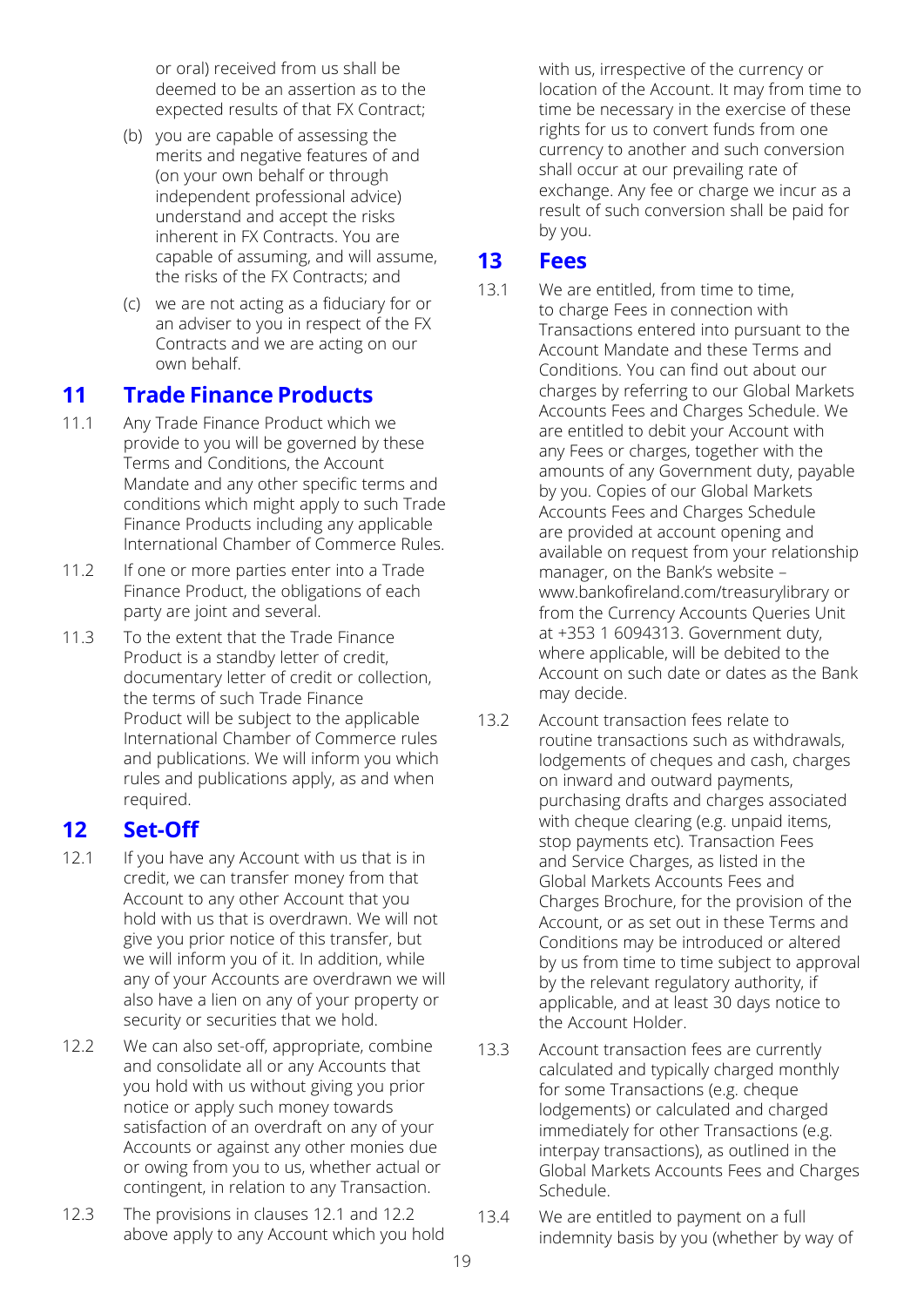deduction from your Account or otherwise) in respect of all fees or liabilities of whatever nature and however incurred by us when dealing with your Account in the normal course of business or otherwise, or in the enforcement or preservation of our rights (including our decision to enforce or preserve such rights).

13.5 If you use a TPP for services that concern your Account, the TPP will charge their own fees and charges for them. Anything you owe a TPP is in addition to any fees or charges you owe us on your Account(s) or for using Digital Banking.

## **14 Tax obligations**

#### **14.1 It is your responsibility to:**

- (i) ensure that you have obtained appropriate tax advice in relation to your Transactions;
- (ii) make all tax payments as required by applicable law and regulation;
- (iii) provide us with any documentation as required by applicable law and regulation for tax purposes and you undertake to provide us with such documentation when requested by us to do so; and
- (iv) make all necessary filings, returns and/ or other disclosures to the appropriate regulatory authorities.

#### **14.2 Deposit Interest Retention Tax**

Interest earned on your Account(s) may be subject to Deposit Interest Retention Tax (DIRT), in which case we are required to deduct this tax from the interest earned. This tax was introduced with effect from 6th April 1986. In certain circumstances, accruing interest may be paid gross. If you feel you qualify, please contact us for further details.

#### **14.3 European Union Savings Tax Directive (applicable if you are an individual or residual entity as defined in the relevant EU Directive)**

The purpose of the EU Directive on Taxation of Savings (2003/48/EC) (the "Savings Directive"), implemented in Ireland under Chapter 3A of the Taxes Consolidation Act, 1997 (inserted by the Finance Act, 2004), is to ensure that certain payments, including interest payments, made from one EU member state to an individual resident for tax purposes in another EU member state, are taxed in accordance with the laws of the latter

member state. Accordingly, if you are an individual or a "residual entity" (as defined in the Savings Directive), resident either in another EU member state or in certain dependent or associated territories of a member state with which arrangements have been made to implement measures similar to the rules of the Savings Directive, we may be required to disclose details of interest payments we make to you to the Irish Revenue Commissioners, who will pass such details to the competent authority in the country where you reside.

## **15 Representations and Warranties**

- 15.1 You warrant and represent to us the following, each of which is deemed to be repeated by you on each date you enter into a Transaction, that (as the context requires):
- 15.1.1 you agree to comply strictly with the Account Mandate, these Terms and Conditions, and any other instructions (written or otherwise) which we may from time to time issue and you hereby irrevocably undertake to fully indemnify us (and keep us indemnified) in respect of any costs, loss or damages which may arise as a result of your non-compliance with the Account Mandate, these Terms and Conditions and any other instructions issued by us;
- 15.1.2 no Event of Default or Potential Event of Default has occurred and you are not in default under any of the terms or conditions of any other facility or Account made available to you by us;
- 15.2 if you are a business customer, you also warrant that:
- 15.2.1 you have opened an Account in your professional capacity for business purposes only;
- 15.2.2 you have the power and authority to own your assets and to conduct the business you currently conduct and/or propose to conduct;
- 15.2.3 you are duly authorised, permitted and qualified to do business in every jurisdiction where the nature of your activities and/ or business requires such authorisation, permission and/or qualification;
- 15.2.4 the entry into these Terms and Conditions and any Transactions thereunder does not or will not contravene your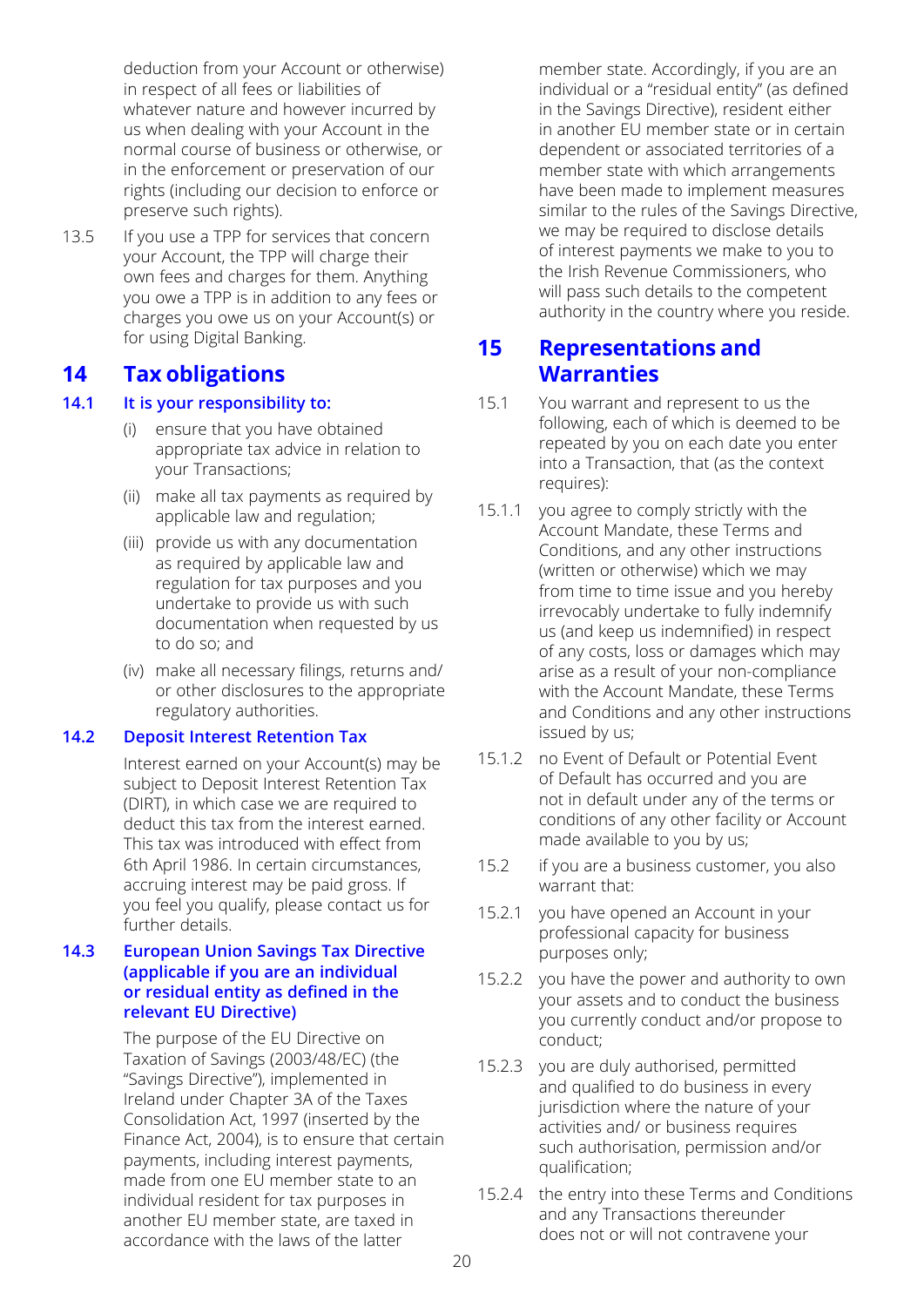founding documents, whether they are memorandum or articles of association, partnership deed, members agreement (or any other constitutional document relating to your trust, school, club or other unincorporated entity) nor any agreement, deed or other instrument which is binding upon you, and that the same are within your corporate powers and have been duly authorised by all necessary corporate actions;

- 15.2.5 you have provided full and frank disclosure to us in relation to your business and/ or affairs as are material and ought reasonably to be made known to us;
- 15.2.6 unless you have notified us otherwise in writing, neither you nor any other entity within the group to which you may belong is a financial counterparty (as defined under EMIR) nor has taken, at the time at which an FX Contract is entered into, positions in OTC derivative contracts that exceed a clearing threshold specified under EMIR. You agree to promptly notify us in writing if, at the time at which an FX Contract is entered into or any time thereafter, any such clearing threshold is exceeded in the manner specified under EMIR; and
- 15.2.7 You carry on your business in accordance with all applicable laws, including tax laws.

## **16 Covenants**

If you are a business customer, you covenant and undertake to us that:

- 16.1 you are duly incorporated and/or validly existing under the laws of the country of your incorporation or you are established in accordance with the laws of any country in which you have a physical presence;
- 16.2 you are capable of suing and being sued;
- 16.3 you are not in default under any contractual or statutory obligation which materially and adversely affects or is likely to materially and adversely affect your ability to perform your obligations under these Terms and Conditions, or the Transactions;
- 16.4 there is no pending or, to your knowledge (after due and careful enquiry), threatened litigation, arbitration or administrative proceedings affecting you or your assets;
- 16.5 you will carry on your business in accordance with all applicable laws including tax laws;
- 16.6 you will provide to us your annual audited

accounts and such other financial, statistical or trading information as we may require from time to time; and

16.7 you have and will have regular access to the internet and consent to us providing you with information or, where applicable, amendments to these Terms and Conditions by posting such information on our website at www.bankofireland.com/ treasurylibrary or such other website as we may notify to you from time to time.

## **17 Restrictions on our liability to you**

- 17.1 We shall not be liable for any loss whatsoever if we are prevented from providing to you banking or other services by reason of war, acts of terrorism, insurrection, civil disorder, acts of God, fire, catastrophe, industrial disputes, acts or regulations of government, regulatory or supranational bodies or authorities or markets or the breakdown, failure or malfunction of any telecommunications or computer service or systems (including software) or the interruption of our business due to failure of power supplies, or any other consequence arising out of acts, events or circumstances not reasonably within our control or the control of our agents or sub-contractors.
- 17.2 We shall not be liable for any loss suffered by you (including consequential loss, loss of profit, loss of investment opportunity, loss of anticipated savings by you and howsoever occurring under or in connection with these Terms and Conditions) unless such loss (by which we mean direct loss only and not consequential loss, loss of profit, loss of investment opportunity, or loss of anticipated savings by you) is a reasonably foreseeable consequence or arises directly from our negligence, wilful default or fraud.
- 17.3 Nothing in these Terms and Conditions will exclude or restrict any duty or liability we may have to you under general law which may not be excluded or restricted thereunder.

## **18 Insolvency and Winding Up**

You agree that in the event that:

- 18.1 vou are made bankrupt or are unable to pay your debts as they fall due;
- 18. 2 a resolution is passed for your voluntary winding up or to have a receiver, liquidator or examiner appointed to your business; or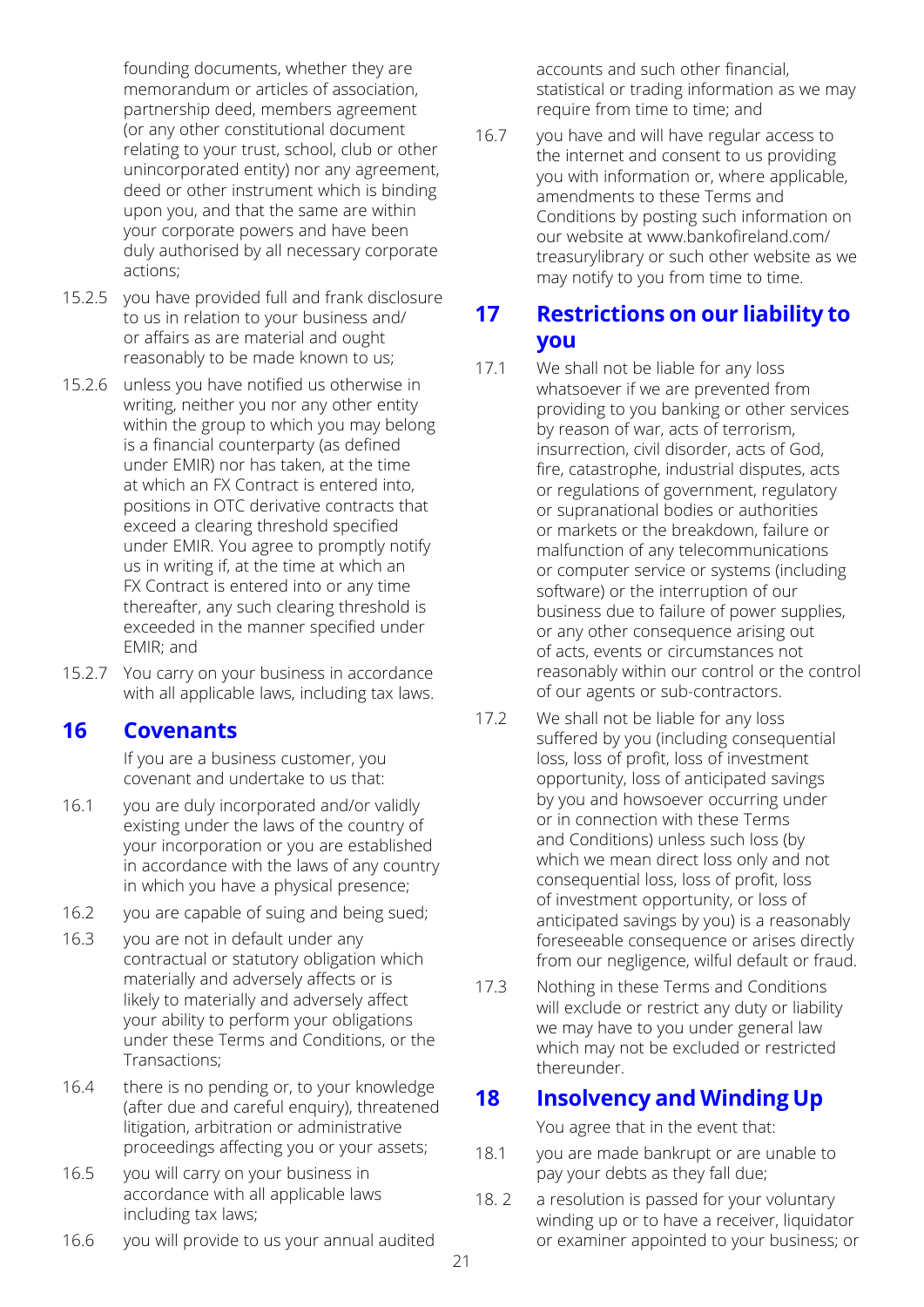18. 3 a petition is presented for your compulsory winding up; we may refuse to act on Instructions given by you or any other person to make payments from your Account(s) or to carry out any dispositions or transfers of any of your property or assets of any kind unless a court has given you the appropriate validation order and/or established an account in your name into which receipts due to you may be credited.

## **19 Closing Your Account/ Termination of these Terms and Conditions**

- 19.1 You may terminate these Terms and Conditions and close your Account at any time by written notice to us. Your Account will not be closed until you have completed all outstanding Transactions and paid any outstanding interest and Fees. Until such time as your Account is closed, these Terms and Conditions will apply.
- 19.2 We have the right to terminate these Terms and Conditions and close your Account within our absolute discretion for any reason with two months' notice.
- 19.3 In addition to the general right to terminate as set out above, and without any liability to you, we may terminate these Terms and Conditions and close your Account immediately or, at our discretion, may immediately block the use or operation of the Account in circumstances where;
	- (i) any of the events set out in clause 18 arise;
	- (ii) you fail to observe any of the Terms and Conditions that apply to the Account;
	- (iii) an Event of Default occurs;
	- (iv) the Bank is made aware of the death of the Account Holder;
	- (v) the Account Holder has failed security checks in a manner that the Bank deems unacceptable;
	- (vi) there is a reasonable suspicion of unauthorised or fraudulent activity on the Account; and/or
	- (vii) we are required to do so under applicable law or regulation.

In these circumstances, we will notify you as soon as possible of our actions or intended actions.

19.4 When we close your Account in accordance with clause 19.2 and/or clause 19.3, we will

not be responsible for any loss or damages incurred, whether to you or to any other person by our so doing. Where applicable, we will, however, account to you for the principal sum in such Account and any interest which may have accrued.

19.5 Where you terminate these Terms and Conditions in accordance with clause 19.1, we may charge you a Fee, save that we will not charge you a Fee where your Account has been opened with us for longer than six months.

## **20 Provision of Credit**

If you require us to provide to you a loan or any form of credit, please contact your branch/relationship manager.

## **21 Advertising**

We will ensure that all our advertising and promotional material is clear, fair, reasonable and not misleading.

## **22 Regulation**

22.1 We are subject to the Consumer Protection Code and other regulations and where applicable, we will extend the benefits of these codes and regulations to you.

#### **22.2 Complaints**

- 22.2.1 If you are not satisfied with any aspect of our service or products please contact your relationship manager directly who will
- 22.2.1 be pleased to help you and explain our complaints procedure in more detail. A copy of our customer dispute resolution, complaints and error handling procedures is available on request.
- 22.2.2 If you are not satisfied with the action being taken or the explanation provided by your relationship manager, you can also refer your complaint in writing to: Head of Customer Group Operations, Bank of Ireland Global Markets, 27-33 Upper Baggot Street, Dublin 4, D04VX58. If we cannot resolve your complaint within five Business Days, we will respond to your complaint in writing, or, if we hold an email address for you, you agree we may respond by email.

#### **22.3 Financial Services Ombudsman**

Bank of Ireland is subject to the procedures of the Financial Services and Pensions Ombudsman, a statutory scheme which deals independently with complaints from consumers about their individual dealings with financial services providers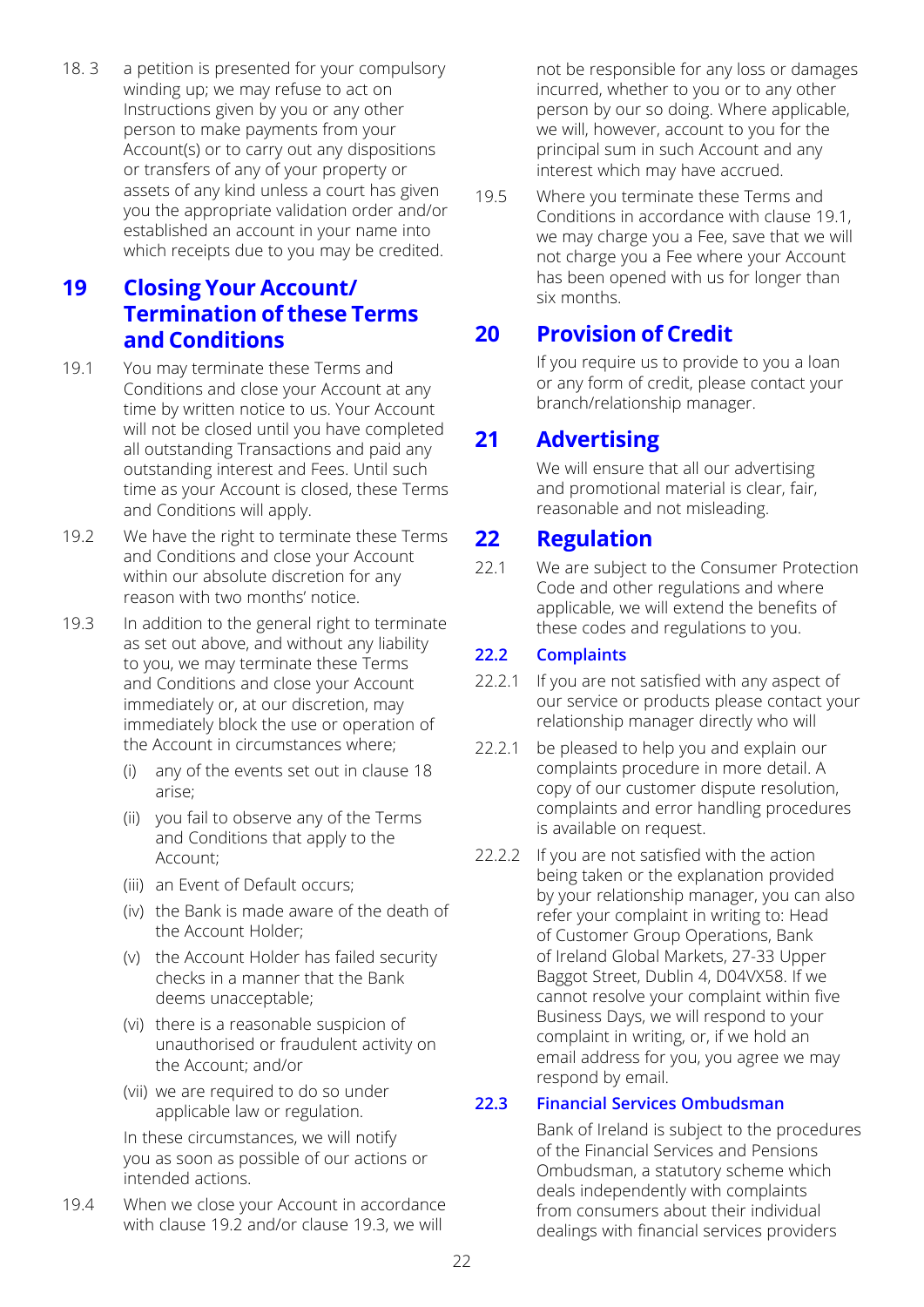that have not been resolved through internal complaints procedures. You can contact the Financial Services and Pensions Ombudsman at 3rd Floor, Lincoln House, Lincoln Place, Dublin 2, D02 VH29

Telephone: +353 1 5677000,

E-mail: info@fspo.ie,

Website: www.fspo.ie

#### **22.4 Dispute Resolution**

- 22.4.1 Where a dispute arises relating to the recognition of, or valuation of an FX Contract, or exchange of collateral (a "Dispute");
	- (a) once a Dispute has been identified, and notified to us, the Bank will consult with you in good faith using any agreed process to resolve the Dispute in a timely manner.
	- (b) where a Dispute has not been resolved within five (5) Business Days, the Bank will escalate the details of the Dispute internally to senior members of staff to assist in resolving the dispute.

#### **22.5 Investor Compensation Scheme**

The Bank is a member of the Irish investor compensation scheme established under the Investor Compensation Act 1998. You may be entitled to compensation from this scheme if we are unable to meet any of our liabilities to you. There are however limitations to both the scheme and to the amount of compensation payable. The maximum compensation is 90% of the amount lost, subject to a maximum threshold of €20,000 per investor. Further information is available on www.investorcompensation.ie.

#### **22.6 Deposit Guarantee Scheme**

We are subject to and have contributed to the deposit guarantee scheme of the

Central Bank of Ireland. Under this scheme, deposits eligible for cover under the deposit guarantee scheme are deposits denominated in any currency held at EEA branches of credit institutions authorised in Ireland. Certain types of deposits are excluded. For those that are eligible, the maximum amount of compensation payable to any depositor is 100% of the aggregate deposits held by you with the Bank subject to a maximum compensation payment of €100,000. For example, a deposit account totalling €75,000 would receive compensation of €75,000 while another depositor with deposits of

€125,000 would receive the maximum compensation of €100,000. Further information is available on www.depositguarantee.ie

#### **22.7 Distance Marketing of Consumer Financial Services**

If you are a natural person acting otherwise than in the course of a business, you may have additional rights under the European Communities (Distance Marketing of Consumer Financial Services) Regulations 2004 (as amended) (the "Regulations") if we conclude a contract with you making exclusive use of one or more means of distance communication (e.g. email, fax, post). Information on these additional rights is available in our documentation [library on our website https://corporate.](https://corporate.bankofireland.com/library/) bankofireland.com/ library/

## **23 Data Privacy**

When processing your personal data, we comply with our obligations under the applicable data protection legislation. The Bank's Data Privacy Notice sets out

- (i) the information we collect about you;
- (ii) how we use your information;
- (iii) who we share your information with;
- (iv) how you can control our use of your information and exercise your rights.

A copy of the Data Privacy Notice was provided to you. Please contact us, if you 23 have not received it, so that we can issue you with another copy. It can also be found at www.bankofireland.com/privacy.

## **24 Customer Confidentiality**

- 24.1 Your relationship with us is a confidential matter (even when you are no longer an Account Holder). We will not reveal your name and address or details about your Account to anyone, other than in the following cases when we are required to do so by law or regulation:
	- (i) if we have to give the information by law or regulation;
	- (ii) if disclosure is required in the public interest;
	- (iii) where our interests require disclosure; and
	- (iv) where the disclosure is made with your express or implied consent.
- 24.2 If, in the course of carrying out a Transaction on your behalf we receive a request from another financial services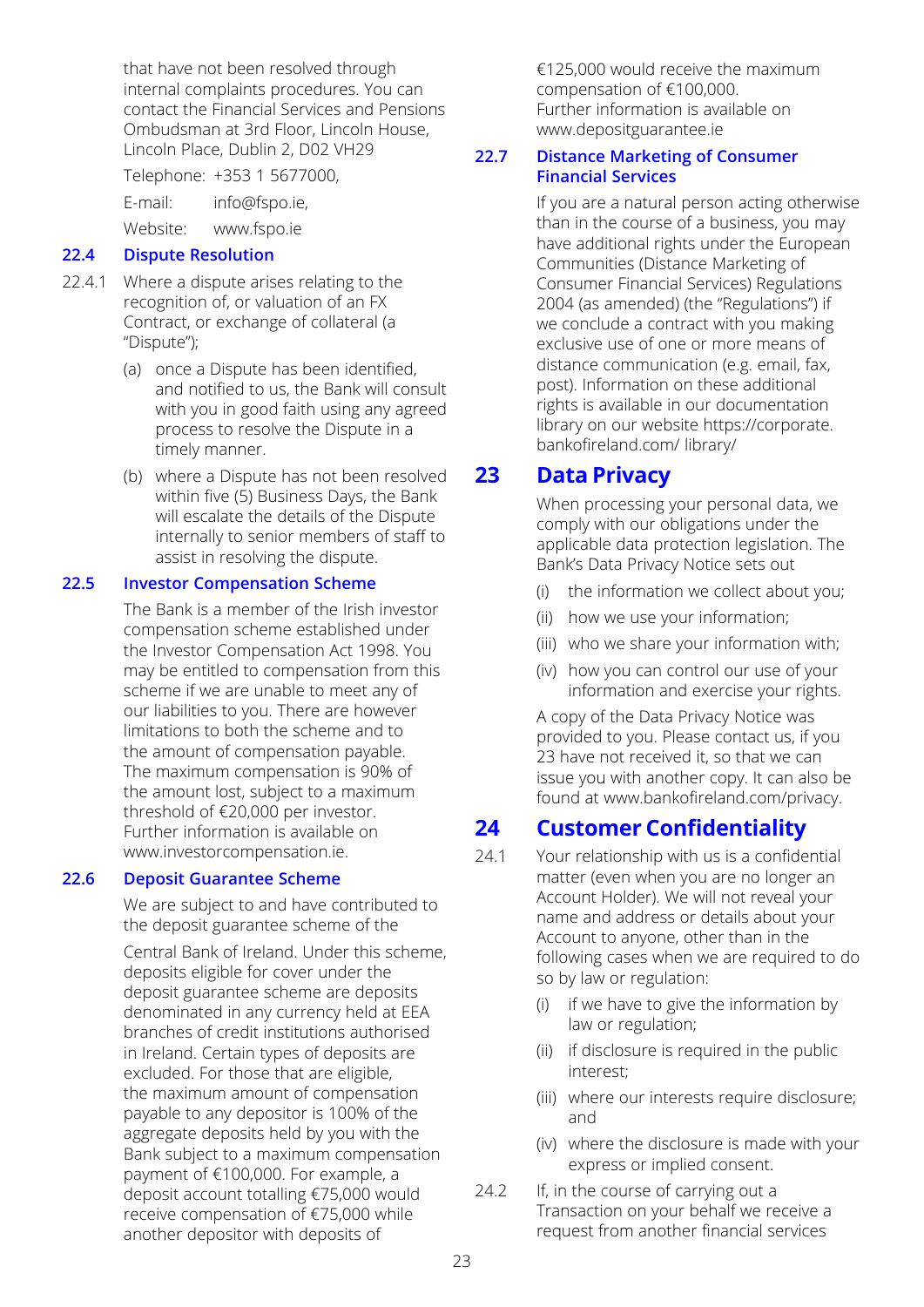institution to verify your identity for money laundering prevention purposes, we will provide this information.

24.3 For your security and to improve our service to you, all telephone calls may be recorded and may be monitored for regulatory, training and verification purposes. Our voice records will be accepted by you as conclusive evidence of Instructions, orders or conversations recorded. Our recordings shall be and remain our sole property. Such recordings may be used as evidence in any proceedings involving us or the Group.

## **25 General**

#### **25.1 Notices**

- 25.1.1 Any notice to be given or served under these Terms and Conditions, or under any Transactions shall be given or notified in writing and shall be posted or delivered or sent by fax or email, or by posting information on our relevant website. Any notice given by post will be deemed to be given five (5) Business Days after it has been sent by post. Any notice given by fax or electronic transmission will be deemed given upon delivery, fax or transmission (including posting on the relevant website) and in the case of an advertisement in a newspaper on the day the newspaper is published in Ireland;
- 25.1.2 The address for correspondence is: Head of Customer Group Operations, Bank of Ireland Global Markets, 2 Burlington Plaza, Burlington Road, Dublin 4.

#### **25.2 Waiver**

If we do not enforce, or if we delay in enforcing or exercising any of our rights, powers or remedies under these Terms and Conditions or any Transaction, this will not stop us from enforcing any such right, power, or remedy at a later date.

#### **25.3 Indemnity**

The Account Holder shall hold the Bank harmless from any loss or damage suffered by any person as a result of the Account Holder's breach of any of these Terms and Conditions.

#### **25.4 Severability**

If any part of these Terms and Conditions or any Transaction should be invalid, unlawful or unenforceable for any reason, that part will be severed from the remainder, which will continue to apply.

#### **25.5 Third party rights**

A person who is not a party to these Terms and Conditions has no right to enforce any of these Terms and Conditions.

#### **25.6 Assignment**

- 25.6.1 We may assign, novate, transfer or otherwise dispose of our rights and benefits under these Terms and Conditions or any Transaction at any time and without notice to you. You shall enter into all documentation specified by us to be necessary or desirable to give effect to such assignment, novation or transfer at our expense.
- 25.6.2 You shall not assign or transfer or purport to assign/transfer any of your rights or obligations under these Terms and Conditions, or for the avoidance of doubt, under any of the Transactions.

#### **25.7 Entire Agreement**

These Terms and Conditions (and other documents we have referred to in them), as we may vary them from time to time, represent your entire agreement with us for the purposes of, and in relation to, the Products set out in clause 3.1.

#### **25.8 Jurisdiction and governing law**

These Terms and Conditions are governed by and shall be construed in accordance with the laws of Ireland and we shall be entitled to take proceedings (including 24 for provisional and/or protective relief) in any competent jurisdiction. You irrevocably and unconditionally agree to submit to the jurisdiction of the Irish courts, which are to have jurisdiction to settle any disputes which may arise out of or in connection with the validity, effect, interpretation or performance of these Terms and Conditions and you similarly irrevocably and unconditionally waive any objection to any claim that any suit, action or proceeding has been brought in an inconvenient jurisdiction.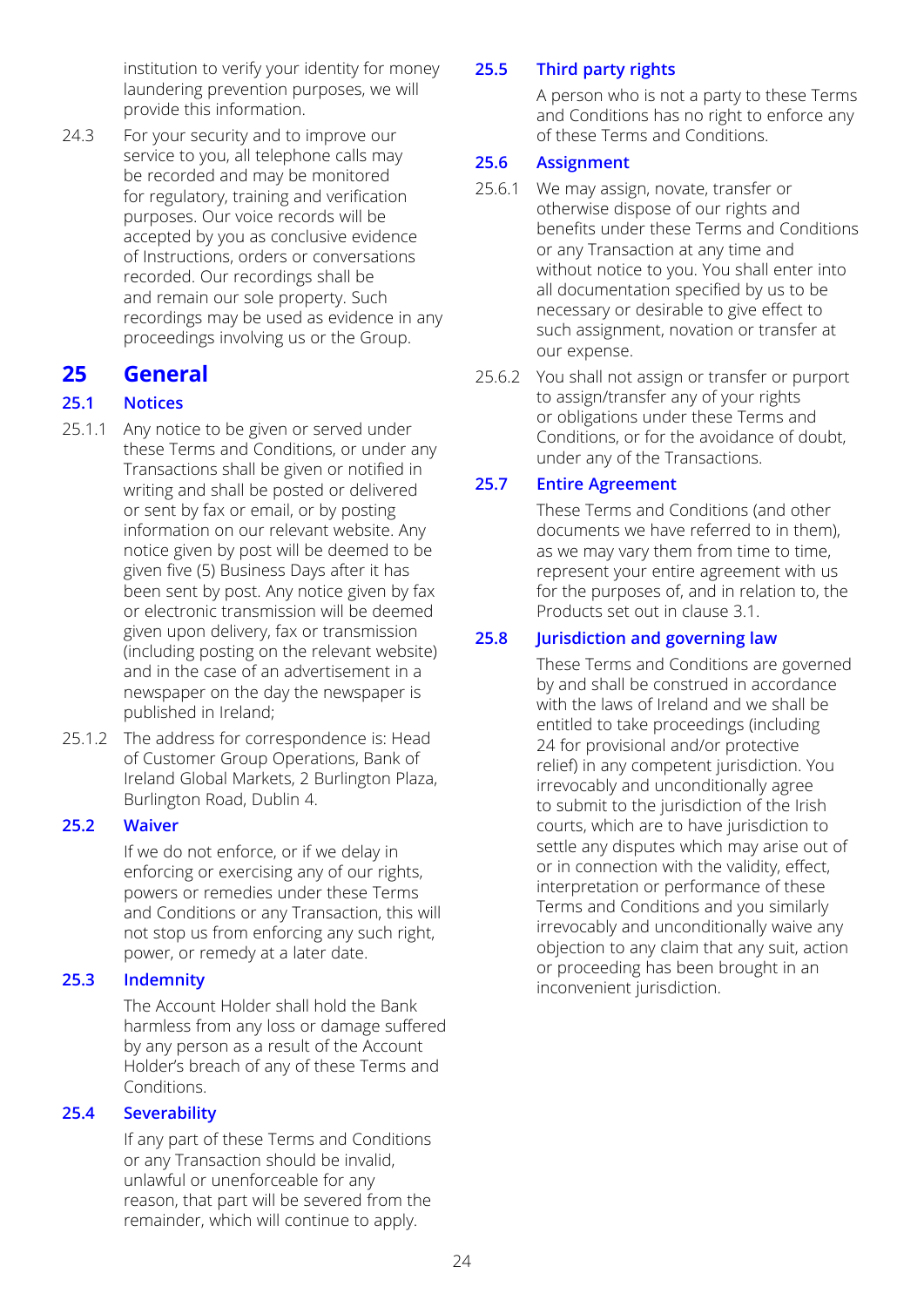## **Schedule 1**

#### **Events of Default**

Each of the following events shall be an Event of Default:

- **1** You fail to pay in the required manner any sum due to us under these Terms and Conditions or in connection with any Transaction or Investment Business Transaction;
- **2** You fail to observe or perform any other obligations which you owe to us or you are otherwise in breach or default of any term or provision of these Terms and Conditions or of any Transaction or Investment Business Transaction;
- **3** Any representation or warranty contained in these Terms and Conditions or any Transaction or Investment Business Transaction or any documentation to be provided to us by you or on your behalf is inaccurate or misleading in any respect;
- **4** Any indebtedness in respect of money you have borrowed from us, or any member of the Group in an amount greater than €10,000 becomes payable or capable of being declared payable before its stated maturity;
- **5** You, being a company, are (or admit you are) unable to pay your debts as they fall due within the meaning of section 214 of the Companies Act 1963, or you being an individual are (or admit you are) unable to pay your debts as they fall due;
- **6** An order is made or a petition is presented or a meeting is convened for the purpose of considering a resolution or a resolution is passed for your winding-up, liquidation, bankruptcy or dissolution or the appointment of an examiner is made;
- **7** A receiver is appointed in respect of which you are subject or any part of your undertaking, assets, rights or revenues or your directors request any person to make such appointment;
- **8** An encumbrancer takes possession of, or a distress, execution, sequestration or other process is levied or enforced upon you, your undertaking or your assets, rights or revenues;
- **9** You stop or suspend payment of your debts or you propose to enter into any composition, scheme, compromise or arrangement with or for the benefit of your creditors generally or any class of them;
- **10** Any security (or any part of it) given under or in respect of these Terms and Conditions, or in respect of any Transaction is not or will no longer be a valid, enforceable, effective and continuing security or we receive legal advice to that effect; and/or
- **11** Your insolvency or inability or the insolvency or inability of any other person, corporation or entity now or hereafter liable, absolutely or contingently for the payment of your obligations under the Transactions ("Other Liable Party"), to pay your debts as they mature, or the appointment of a receiver, trustee, custodian or other fiduciary for, or for any property of, or an assignment for the benefit of creditors by, or the making of or entering into a trust mortgage or deed or other instrument of similar import for the benefit of creditors by you or any Other Liable Party, or the convening of a meeting of the creditors, or the selection of a committee representing the creditors or any Other Liable Party;
- **12** Being an individual, if you are adjudicated a bankrupt, or become incapacitated as a result of which you can no longer make an informed decision (or communicate such a decision to us) in relation to your financial affairs.

## **Schedule 2**

Forward Foreign Exchange Contracts – Transaction Reporting Exemption

A forward foreign exchange transaction is exempted from the transaction reporting obligation where it is a means of payment that:

- (i) must be settled physically otherwise than by reason of a default or other termination events;
- (ii) is entered into by at least a person which is not a financial counterparty within the meaning of Article 2(8) of EMIR;
- (iii) is entered into in order to facilitate payment for identifiable goods, services or direct investment; and
- (iv) is not traded on a trading venue.